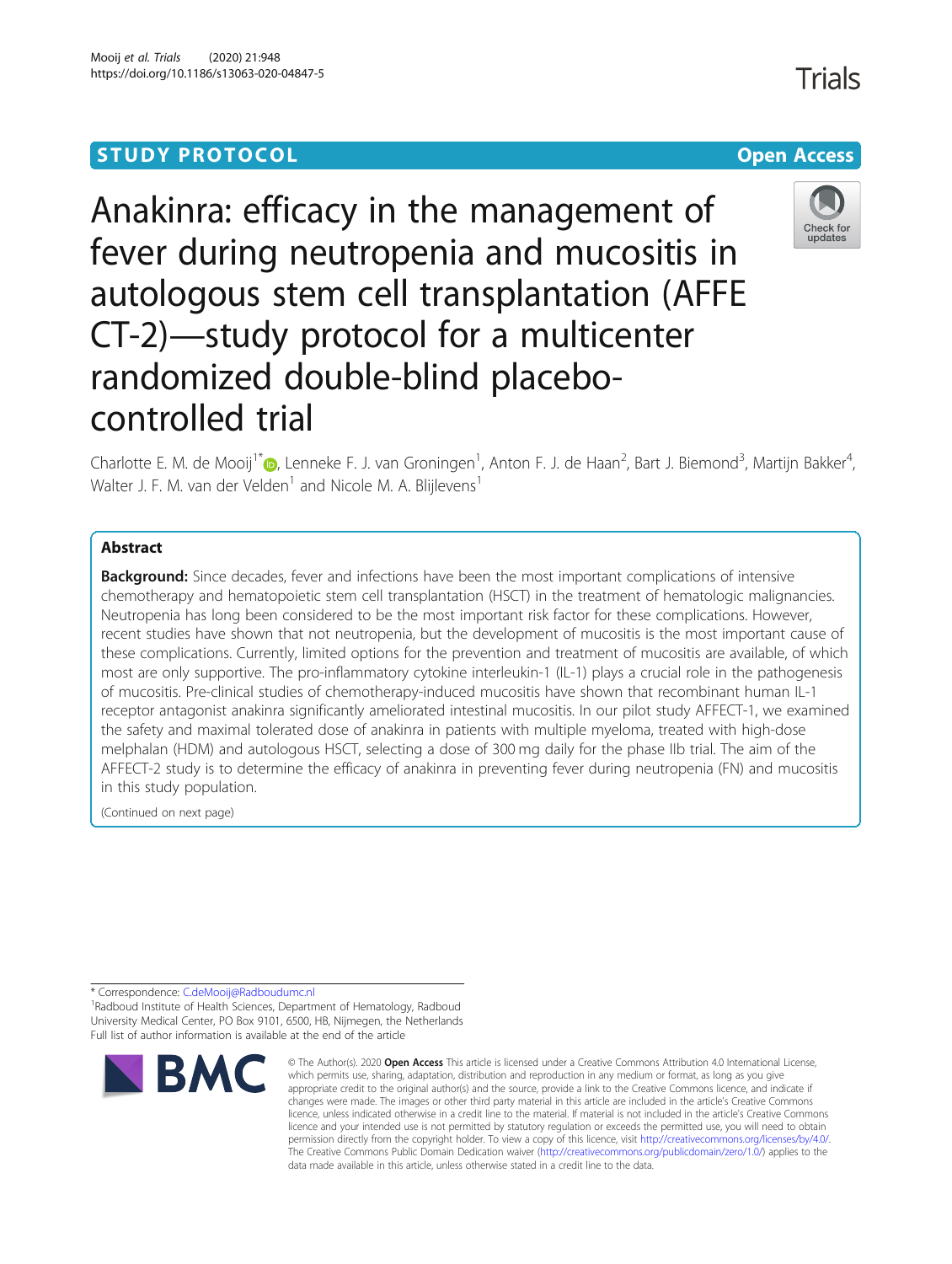## (Continued from previous page)

Methods/design: A multicenter, randomized, placebo-controlled, double-blind phase IIb trial will be conducted. Ninety patients with multiple myeloma scheduled for treatment with HDM and autologous HSCT will be included. Patients will be randomized between intravenous treatment with anakinra (300 mg) or placebo. Each group will be treated from day − 2 (day of HDM; day 0 is HSCT) up until day + 12. Outcome measures will be assessed at baseline, during admission, at discharge or day + 30, at day + 90, and + 1 year. The primary outcome will be reduction of FN. Secondary outcome measures include mucositis scores, bloodstream infections, citrulline levels, quality of life, and fatigue severity.

Discussion: The AFFECT-2 trial will examine the efficacy of anakinra in the management of fever during neutropenia and mucositis in patients with multiple myeloma treated with HDM and autologous HSCT. The results of this study may provide a new treatment option for these important complications. Also, this study will give us more insight in the pathophysiology of mucositis, including the role of IL-1 and the role of the microbiota in mucositis.

Trial registration: Clinicaltrials.gov [NCT04099901.](https://clinicaltrials.gov/ct2/show/NCT04099901) Registered on September 23, 2019. EudraCT: 2018-005046-10.

Keywords: Febrile neutropenia, Mucositis, Hematopoietic stem cell transplantation, Interleukin-1, Anakinra, Protocol, Randomized controlled trial, Multiple myeloma, Microbiota

## Administrative information

| Title {1}                                                     | Anakinra: Efficacy in the Management<br>of Fever During Neutropenia and<br>Mucositis in Autologous Stem Cell<br>Transplantation (AFFECT-2) - Study<br>Protocol for a Multi-center Randomized<br>Double-blind Placebo-controlled Trial                                                                                                                                                                                                     |
|---------------------------------------------------------------|-------------------------------------------------------------------------------------------------------------------------------------------------------------------------------------------------------------------------------------------------------------------------------------------------------------------------------------------------------------------------------------------------------------------------------------------|
| Trial registration {2a and 2b}                                | Clinicaltrials.gov: NCT04099901<br>Clinicaltrials.gov registration date:<br>September 23th 2019.<br>EudraCT: 2018-005046-10                                                                                                                                                                                                                                                                                                               |
| Protocol version {3}                                          | Protocol version 1.1, 29-05-2019                                                                                                                                                                                                                                                                                                                                                                                                          |
| Funding {4}                                                   | Dutch Cancer Society (DCS; Dutch: KWF<br>Kankerbestrijding), project number<br>11236 / 2017-2                                                                                                                                                                                                                                                                                                                                             |
| Author details {5a}                                           | <sup>1</sup> Radboud Institute of Health Sciences,<br>Department of Hematology, Radboud<br>University Medical Center, Nijmegen,<br>the Netherlands<br><sup>2</sup> Department for Health Evidence,<br>Radboud University Medical Center,<br>Nijmegen, the Netherlands<br><sup>3</sup> Department of Hematology,<br>Amsterdam UMC, Amsterdam;<br><sup>4</sup> Department of Hematology, University<br>Medical Center Groningen, Groningen; |
| Name and contact<br>information for the trial<br>sponsor {5b} | Radboud University Medical Center PO<br>box 91016500 HB, Nijmegen, The<br>Netherlands.Website: https://www.<br>radboudumc.nl/en/research                                                                                                                                                                                                                                                                                                  |
| Role of sponsor {5c}                                          | The sponsor and funding body have no<br>role in the study design, data collection,<br>data analysis, data interpretation,<br>writing the report, or decision to<br>submit the report for publication.                                                                                                                                                                                                                                     |

## Introduction

## Background and rationale {6a}

Most hematologic malignancies require treatment with chemotherapy and radiotherapy. Increasing the intensity

of these therapy regimens has resulted in better disease control with lower relapse rates and increased progression-free and overall survival. However, the beneficial effects are still offset by significant treatmentrelated morbidity and mortality resulting from toxic side effects, including neutropenia, mucositis, and infections. Consequently, patients with comorbidities, especially older individuals, often do not receive these therapies and cannot benefit from intensive chemotherapy. Fever during neutropenia (FN) and mucositis are the most common causes for the delay of treatment, reductions of dosage, and even permanent cessation of anticancer therapy, which results in a significantly reduced chance of cure. Moreover, the extensive use of antimicrobial agents in these patients has been accompanied by certain risks, including the development of antimicrobial resistance, the distortion of the healthy gut microbiota, and increased costs.

### Febrile mucositis

Although it is generally assumed that FN is related to infection, that assumption has not always been proven to be the case. For instance, despite the use of antimicrobial agents, 70–90% of patients receiving intensive chemotherapy ultimately develop FN [\[1\]](#page-14-0). Moreover, fever remains unexplained in 30–40% of neutropenic patients, since clinically or microbiologically, no focus of the infection can be found [\[2](#page-14-0)].

Several studies have shown that mucositis or mucosal damage of the intestinal tract and oral cavity (mucosal barrier injury, MBI) is an independent risk factor for the occurrence of infection, mainly bloodstream infections, FN, and inflammatory complications  $[2-4]$  $[2-4]$  $[2-4]$  $[2-4]$ . Moreover, the median time of onset of FN is at day 12 after starting chemotherapy, when mucositis is at its worst  $[5]$  $[5]$ .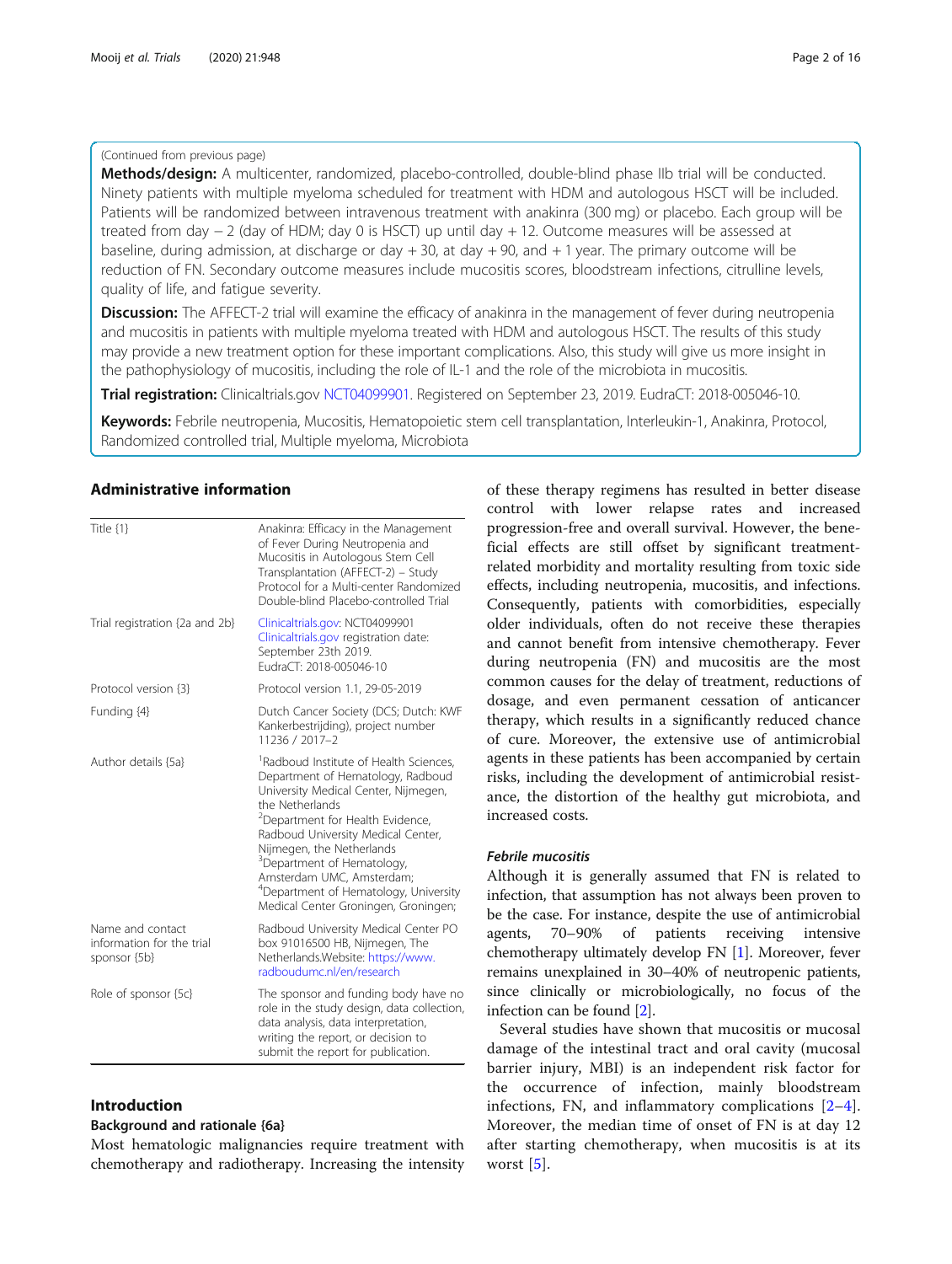Cytotoxic therapy induces mucosal barrier breach, which leads to translocation of micro-organisms. Furthermore, tissue damage is followed by activation of host response mechanisms, with release of cytokines and chemokines. This leads to a strong inflammatory response that manifests itself primarily with fever, even in the absence of infection.

The amino acid citrulline, which reflects enterocyte mass, has shown to be an objective, reproducible, and reliable biomarker to determine the degree of intestinal mucositis [\[6](#page-14-0), [7](#page-14-0)]. Decreased citrulline levels, but not neutrophil count, have been shown to correlate with systemic inflammation and fever, even in the absence of infection. Therefore, the term febrile neutropenia does not suffice and should be at least supplemented with the concept of "febrile mucositis," which better reflects the pathophysiological background [[8\]](#page-14-0). According to this concept, reducing mucosal damage may also reduce the incidence of fever and infections. In a study by Spielberger, the use of recombinant keratinocyte growth factor (palifermin) significantly decreased the incidence of oral mucositis in patients with an HSCT after conditioning with radiotherapy-containing regimen. The incidence of fever during neutropenia in this study also significantly decreased, with 20%, despite the fact that the drug had no effect on the duration of neutropenia [[9\]](#page-14-0).

## Unmet need for treatment of mucositis

Clinically, mucositis causes pain, diarrhea, and an increase in the use of total parenteral nutrition and pain medication. Also, it is associated with a decreased quality of life, dose reductions, and interruptions or even cessation of chemotherapy, as well as an increase in healthcare costs, prolonged hospital stays, and mortality [[2,](#page-14-0) [3,](#page-14-0) [8,](#page-14-0) [10,](#page-14-0) [11\]](#page-14-0).

Moreover, increasing data show that disturbance of the intestinal microbiota (dysbiosis), which for an important part is caused by the extensive use of antibiotics, is associated with the development of intestinal mucositis and even decreased survival [[12](#page-14-0)–[14](#page-14-0)].

Currently, only limited strategies are available for the prevention or treatment of mucositis. Although palifermin has shown to ameliorate oral mucositis [\[9](#page-14-0)], it proved to be context dependent, so not widely applicable. Moreover, the drug failed to significantly reduce intestinal mucositis [\[15](#page-14-0), [16](#page-14-0)].

An example of a treatment that is associated with a high incidence of mucositis is high-dose melphalan. This treatment, followed by autologous HSCT is currently considered the standard treatment of patients with multiple myeloma younger than 65 years and fit patients in good clinical condition. Importantly, recent studies have confirmed that this should remain the standard of care

[[17](#page-14-0)–[20](#page-14-0)]. High-dose melphalan (HDM) induces considerable oral and intestinal mucositis and comes with an incidence of FN of approximately 80–85% [\[2](#page-14-0), [11](#page-14-0)].

#### Targeting IL-1 in chemotherapy-induced mucositis

Interleukin-1 (IL-1α and IL-1β) is an important cytokine, involved in many physiological processes and diseases. The most important function of IL-1, which binds to the IL-1 receptor, is regulating local and systemic inflammatory processes that contribute to the protective immune response against infections. Dysregulated production and signaling of these cytokines aggravates tissue damage during infections and inflammatory diseases. Safe IL-1 inhibitors are currently available, such as the IL-1 receptor antagonist (IL-1RA) anakinra, and the anti-IL-1β antibody canakinumab. In the past few years, IL-1 was shown to play a crucial role in the initiation and propagation of mucositis [[21\]](#page-14-0). In murine models of chemotherapy-induced mucositis, the role of IL-1, as well as the effect of IL-1 inhibition using IL-1RA and anti-IL-1β antibodies, was studied in a number of chemotherapeutical regimens. It was demonstrated that IL-1β is responsible for the increased permeability of the mucosal barrier that occurs in an early phase of mucositis, due to dysregulation of epithelial tight junctions [[22](#page-14-0), [23\]](#page-14-0). Subsequently, this increased intestinal permeability facilitates translocation of microorganisms and microbeassociated molecular patterns (MAMPs), which further induces inflammation [[22](#page-14-0)].

The increased expression of IL-1β follows a similar course over time as epithelial cell apoptosis. Treatment with IL-1RA resulted in reduced crypt cell apoptosis, histologically attenuated intestinal damage with preservation of crypts and villi, and clinically, a decrease in diarrhea and weight loss [[22,](#page-14-0) [24](#page-14-0)–[27\]](#page-15-0). Moreover, no detrimental effects were seen on anti-tumor effects of chemotherapeutics, and survival in animals treated with IL-1 inhibition improved [[24](#page-14-0)–[26](#page-14-0)]. Based on these data, IL-1 appears to be a promising target for the prevention and treatment of mucositis and resulting inflammatory complications.

#### AFFECT-1 study

From March 2018 to April 2019, we conducted the AFFECT-1 study (Safety and efficacy of interleukin-1 inhibitor anakinra for the amelioration of fever during neutropenia and mucositis in patients with multiple myeloma receiving an autologous hematopoietic stem cell transplantation after high-dose melphalan, [Clinical-](http://clinicaltrials.gov)[Trials.gov](http://clinicaltrials.gov) identifier NCT03233776). The main goal of this phase IIa study was to determine the safety of anakinra in this study population. Using a  $3 + 3$  design, 3 dosages of anakinra were tested in order to determine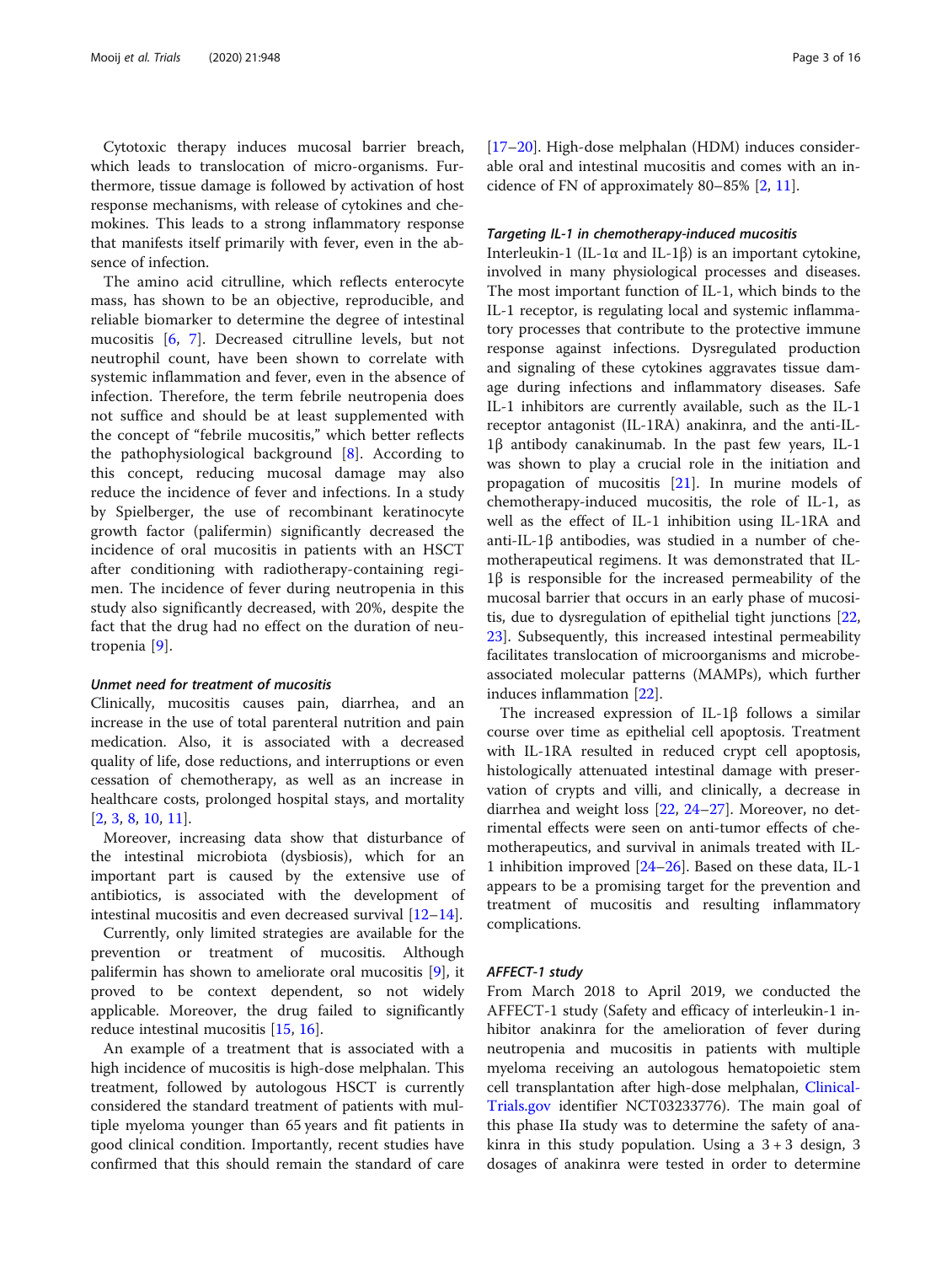the maximum tolerated dose (100, 200, or 300 mg) in terms of safety, based on dose-limiting toxicities.

A total of nine patients have been treated with anakinra; three per dose cohort. Patients did not complain of side effects that could be linked to the use of anakinra. No adverse events occurred, other than adverse events that are usually seen in the treatment with high-dose melphalan (e.g., nausea, diarrhea, cytopenias). Therefore, we determined that the maximum tolerated dose of 300 mg anakinra could be used in the AFFECT-2 study.

### Rationale

The concept of "febrile mucositis" implicates that new strategies that aim at prevention and treatment of mucositis will also reduce the incidence of FN and related complications and consequently the use of antimicrobial agents and other resources. We hypothesize that inhibition of the IL-1 pathway, in patients receiving intensive chemotherapy in the context of HSCT, can decrease the incidence of intestinal mucositis and consequently fever during neutropenia. Moreover, we expect that by using anakinra, thereby avoiding the use of broad-spectrum antimicrobial agents, the gut microbiota will be preserved.

#### Objectives {7}

The primary objective of this study is to evaluate the efficacy of anakinra in the prevention of fever during neutropenia in patients receiving HDM in the preparation for an autologous HSCT. Secondary objectives are to describe the effect of anakinra on the incidence and severity of mucositis. Secondary objectives focused on translational research in this population are to describe the composition of and changes in the gut microbiota of patients receiving an autologous HSCT, to evaluate the role of the gut microbiota in the pathogenesis of mucositis and to collect data for validation of potential biomarkers reflecting the severity of intestinal mucositis.

#### Trial design {8}

The AFFECT-2 trial is designed as a multicenter, parallel group, superiority, randomized, placebocontrolled, double-blind phase IIb trial comparing the efficacy of once daily intravenous anakinra against placebo in patients with multiple myeloma treated with HDM and autologous HSCT, to reduce the incidence of fever during neutropenia. Subjects will be stratified by investigational site. Randomization will be performed as block randomization with a 1:1 allocation.

## Methods: participants, interventions, and outcomes

## Study setting {9}

The study will be performed at the departments of hematology in the Radboud University Medical Center Nijmegen (coordinating site), the Amsterdam UMC and the University Medical Center Groningen (UMCG), which are all academic, tertiary referral hospitals located in the Netherlands. All patients of 18 years and older planned for non-ambulant treatment with HDM and autologous HSCT will be considered for participation (Fig. [1\)](#page-4-0).

### Eligibility criteria {10} Inclusion criteria

In order to be eligible for participation, patients must meet all of the following inclusion criteria:

- Aged  $\geq$  18 years
- Diagnosed with multiple myeloma
- Scheduled to receive an autologous HSCT after myeloablative therapy with HDM
- Managed with a central venous catheter (triple- or quadruple lumen)
- Able and willing to participate
- Provided written informed consent
- Negative serology for active hepatitis B and C
- Negative serology for HIV
- No known hypersensitivity to Escherichia coliderived products or any components of anakinra
- Women of childbearing potential and men must agree to use adequate contraception (hormonal or barrier method of birth control; abstinence) prior to study entry, for the duration of study participation (during treatment with study medication), and for 30 days after the last dose.

### Exclusion criteria

A potential participant who meets any of the following criteria will be excluded from participation in this study:

- Inability to understand the nature and extent of the trial and the procedures required
- Enrollment in any other investigational treatment study or use of an investigational agent during the stem cell transplantation (this means studies in multiple myeloma regarding induction or maintenance treatment are permitted)
- Women who are pregnant or nursing
- Diagnosed with amyloidosis or light-chain deposition disease
- ALT or AST greater than 2.0× upper limit of normal (ULN) of the local laboratory values
- $\bullet$  Bilirubin levels greater than 2.0 $\times$  upper limit of normal (ULN) of the local laboratory values, except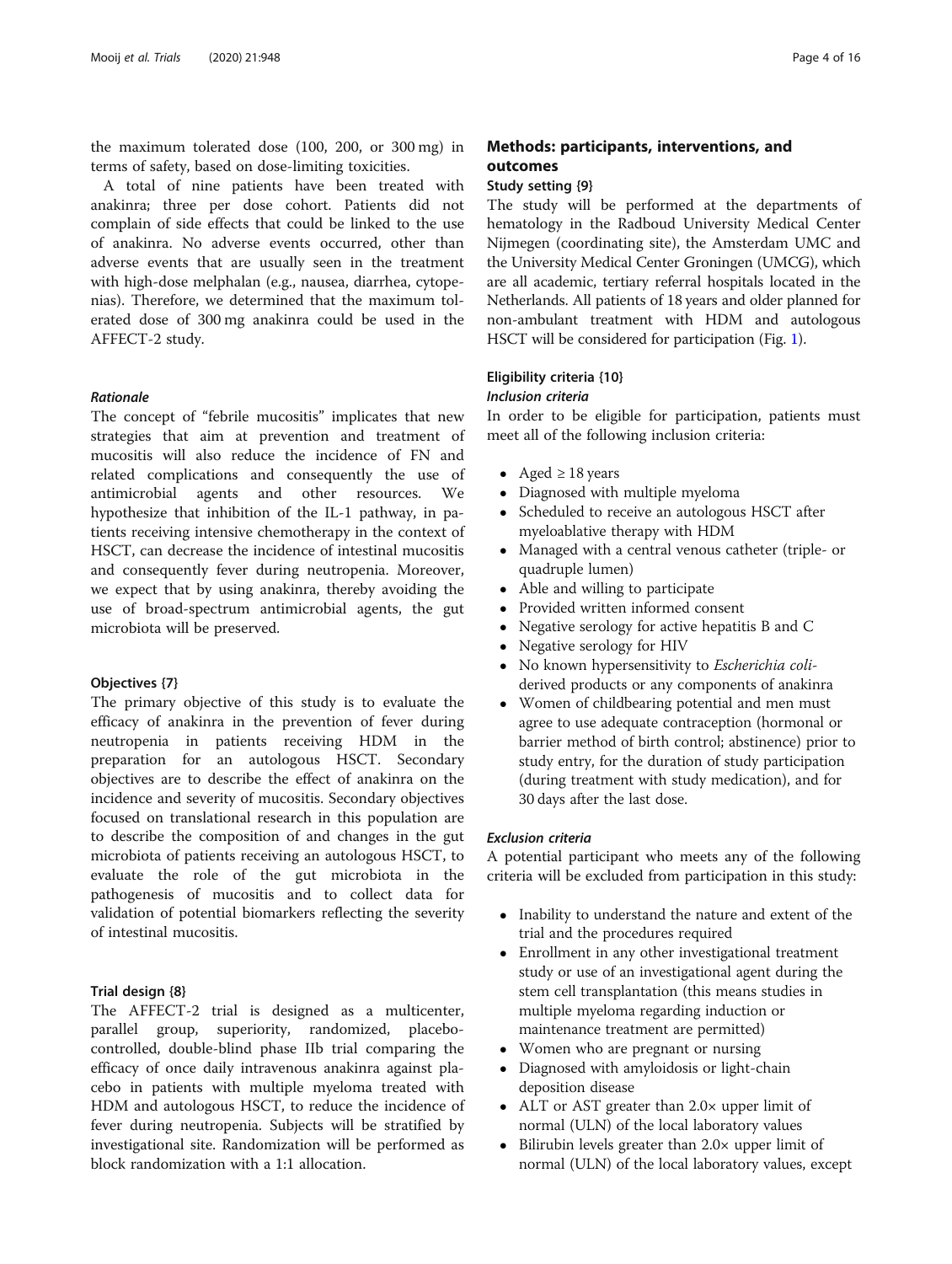<span id="page-4-0"></span>Mooij et al. Trials (2020) 21:948 Page 5 of 16



for benign non-malignant indirect hyperbilirubinemia such as Gilbert syndrome

- Impaired renal function with eGFR < 40 ml/min
- Received a live vaccine during the 3 months prior to baseline visit
- Recent use of IL-1 antagonist, such as anakinra, rilonacept, or canakinumab, within 3 months prior to baseline visit
- Treatment with  $TNF\alpha$ -inhibiting agents (such as etanercept, adalimumab, infliximab, certolizumab, and golimumab)
- Uncontrolled bacterial or viral infections, or fungal infections, at the start of therapy
- Colonization with methicillin-resistant Staphylococcus aureus (MRSA), carbapenemaseproducing Enterobacteriaceae (CPE), or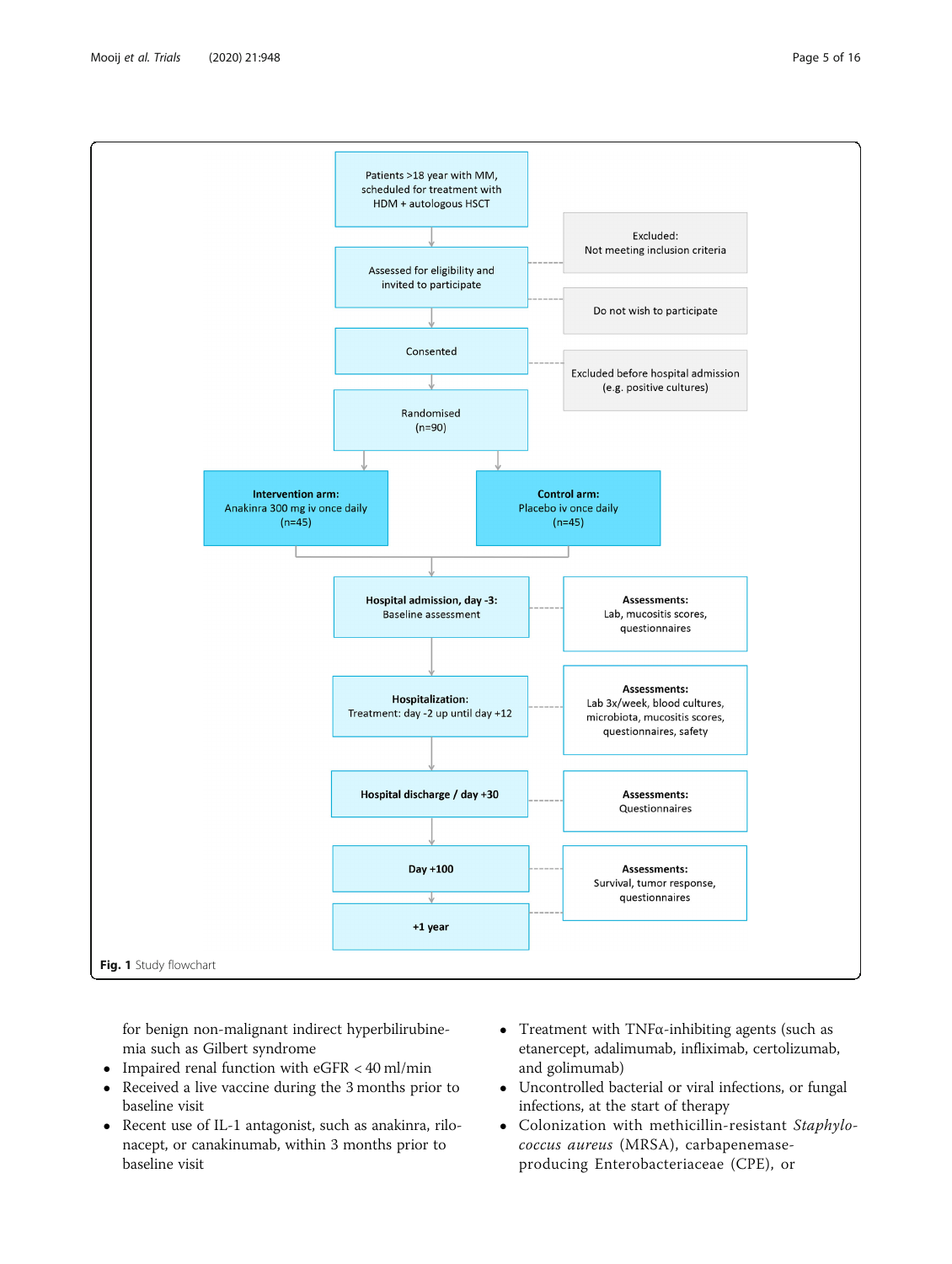vancomycin-resistant enterococci (VRE) prior to registration

- Gram-negative colonization resistant to prophylaxis with ciprofloxacin or colistin/cotrimoxazole
- Subjects who are not able to receive antibacterial prophylaxis with ciprofloxacin or colistin/ cotrimoxazole (because of hypersensitivity or drug interactions)
- Subjects with an active solid malignancy prior to registration, with the exception of cutaneous basal or squamous cell carcinomas
- History of mycobacterial infection
- Subjects with intrinsic disorders of the gastrointestinal (GI) tract, including, but not limited to, Crohn's disease, ulcerative colitis, celiac disease, and short bowel syndrome
- Subject has any concurrent medical or psychiatric condition or disease that is likely to interfere with the study procedures or results or that, in the opinion of the investigator, would constitute a hazard for participating in this study.

## Specific exclusion criterium for potential study participants in Amsterdam UMC

Patients who will be treated in ambulatory care after HSCT (early discharge after transplant) cannot be included in the study for logistic reasons (i.e., daily infusion with anakinra from day  $-2$  until day  $+12$ , daily mucositis scores).

### Screening procedures

To evaluate eligibility, available information obtained through standard care will be used, including medical history, laboratory analysis, and microbiological research (including viral serology). On indication (in patients with risk factors for latent infection), a Quantiferon test will be performed to rule out latent tuberculosis. Oral and rectal swabs to rule out colonization with MRSA, CPE, VRE, or colonization with Gram-negative bacteria resistant to prophylaxis with ciprofloxacin or colistin/cotrimoxazole will be performed. Except for colonization cultures, all tests are routinely performed as a part of standard pretransplantation evaluation in these patients.

### Who will take informed consent? {26a}

Potential participants receive oral information by researchers trained in Good Clinical Practice (GCP), as well as written information. After time for consideration, written informed consent is taken from patients willing to participate in the trial.

## Additional consent provisions for collection and use of participant data and biological specimens {26b} Participants treated in the Radboud University Medical **Center**

All participants in the Radboudumc are asked at an earlier time point (unrelated to the AFFECT-2 study) if they will participate in the Biobank Hematology (HEMBB, IRB Registration number: CMO Arnhem-Nijmegen 2013/064), in which remaining material will be stored and potentially used for future translational research, for the development and evaluation of treatment for hematological cancers, as well as for supportive care during treatment.

### Interventions

## Explanation for the choice of comparators {6b}

The comparator is placebo, which is chosen to enable a double-blind study setting, since no other treatment options are available. Patients receive treatment with anakinra/placebo on top of standard of care.

## Intervention description {11a}

## Routine care

All participants will be managed with a central venous catheter (CVC) and will be accommodated in a (HEPA-filtered) room equipped with laminar flow. Participants will be admitted on day − 3 and will receive conditioning with HDM (200 mg/m2) on day − 2 and autologous stem cell infusion (minimal CD34+ SC dose  $2.5 \times 10^6$ /kg).) on day 0. Participants will receive—according to international guidelines (IDSA, ECIL)—the fluoroquinolone ciprofloxacin (only oral) for prophylaxis against bacteremia due to gramnegative bacilli, as well as fluconazole (oral or iv) as Candida prophylaxis on indication, and (val)acyclovir (oral or iv) as viral prophylaxis in case of herpes seropositivity. In case of gram-negative colonization resistant to ciprofloxacin, cotrimoxazole/colistin (oral) can be used as prophylaxis.

In case of fever, defined as a tympanic temperature ≥ 38.5 °C, empirical therapy with ceftazidime shall be initiated.

## Study treatment

The intervention will be administration of a daily intravenous dose of 300 mg anakinra, starting on day − 2, until day + 12. The comparator will be administration of a daily intravenous dose of placebo, starting on day − 2, until day + 12. Anakinra/placebo will be given in a volume of 50 mL, administered with an infusion speed of 30 ml/h.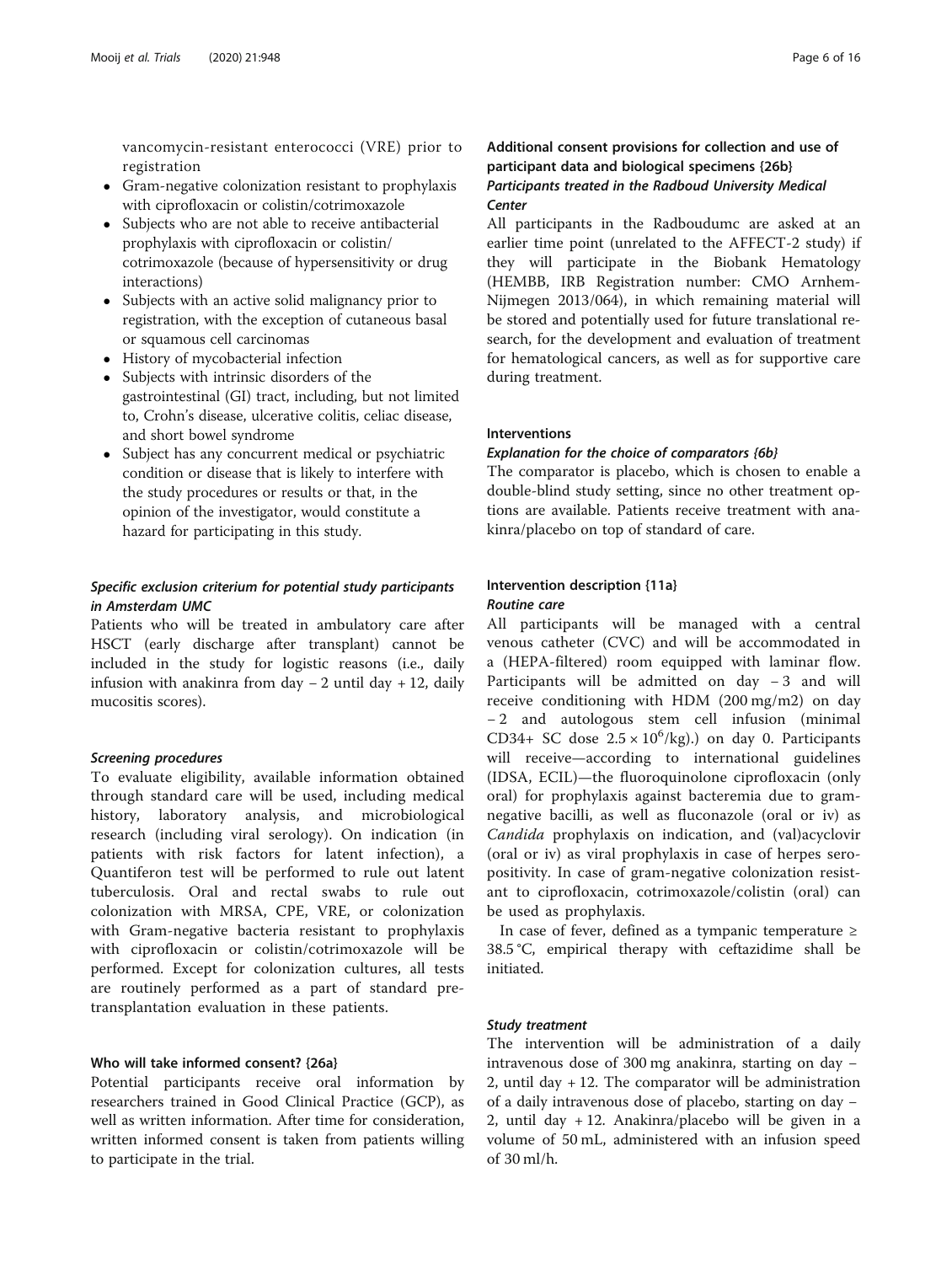## Anakinra

Anakinra (Kineret®, Swedish Orphan Biovitrum AB) is a recombinant non-glycosylated form of the human interleukin-1 receptor antagonist. Besides the inclusion of a single methionine residue at its amino terminus, it is identical to the naturally present human IL-1 receptor antagonist. Anakinra is produced by recombinant DNA technology in Escherichia coli cells. It neutralizes the biological activity of interleukin-1α (IL-1α) and interleukin-1β (IL-1β) by competitively binding to the interleukin-1 receptor type I (IL-1RI). Its binding does not induce signaling or cell activation.

Currently, Kineret® is registered for treatment of adults with rheumatoid arthritis (RA) and adults, adolescents, children, and infants for the treatment of cryopyrinassociated periodic syndromes (CAPS).

Regarding study treatment, pre-packed solutions of subcutaneous anakinra will be added to a 50-mL syringe and will be diluted with sterile NaCl 0.9% to a volume of 50 mL. Syringes will be kept at 2 to 8 °C.

### Placebo

As placebo, sodium chloride will be used, since anakinra is also transparent and has no specific characteristics. A volume of 50 mL sterile NaCl 0.9% will be added to a 50-mL syringe. Syringes will be kept at 2 to 8 °C.

## Criteria for discontinuing or modifying allocated interventions {11b}

#### Investigational treatment discontinuation

Investigational treatment is discontinued when any of the following occurs:

- Patient refusal or non-compliance
- Unacceptable or life-threatening toxicity
- $\bullet$  Adverse event(s) that, in the judgment of the investigator, may cause severe or permanent harm or which rule out continuation of the study
- Withdrawal of consent
- Persistent bacteremia
- Occurrence of a suspected unexpected serious adverse event (SUSAR)

## Dosage modifications

During the study, dosage modifications are not allowed. If subjects develop renal impairment with an eGFR < 30 ml/min, dosage will not be adjusted, but study medication will be stopped.

#### Specific criteria for withdrawal from the study

Subjects may be withdrawn from the study treatment and assessments at any time for any of the following reasons:

- Withdrawal of informed consent.
- Non-compliance with the protocol.
- Use of any concomitant medication which according to the judgment of the investigator may interfere the objectives of the study.
- For safety reasons<br>• Medical opinion d
- Medical opinion dictates withdrawal in the interest of the patient

## Replacement of individual subjects after withdrawal

If subjects are non-evaluable for the study objectives after withdrawal, we will consider including additional subjects according to our intention to evaluate 90 subjects.

In principle, inclusion will continue until 100 subjects are included, to assure a number of 90 evaluable subjects as estimated to be necessary. However, if 90 evaluable subjects already have completed the study treatment phase (initial hospital admission), inclusion will stop at that time point.

### Strategies to improve adherence to interventions {11c}

Research nurses check during the treatment period whether intervention protocols are adhered to and give feedback when this is not the case. No procedures are taken to ensure patient adherence, since patients are admitted during the treatment period and receive study medication intravenously.

## Relevant concomitant care permitted or prohibited during the trial {11d}

## Medication or therapies prohibited during the study

These therapies are prohibited during the treatment phase of the study (hospital admission for HDM and HSCT):

- Drugs or therapies for the prevention or treatment of mucositis (oral or intestinal). Examples include palifermin (Kepivance®, human recombinant keratinocyte growth factor), loperamide, and octreotide.
- The use of hematopoietic growth factors such as (peg)filgastrim
- Antiphlogistic therapy such as acetaminophen and non-steroidal anti-inflammatory drugs (NSAIDs). One exception: a single dose of acetaminophen is allowed prior to the stem cell (SC) infusion (standard SC infusion protocol).
- The use of gram-positive prophylaxis (oral or iv)
- Glucocorticoids are allowed during the study in three situations: first, a single dose of prednisolone is allowed prior to the SC infusion (standard SC infusion protocol); second, three doses of dexamethasone on day  $-2$ ,  $-1$ , and 0 as antiemetic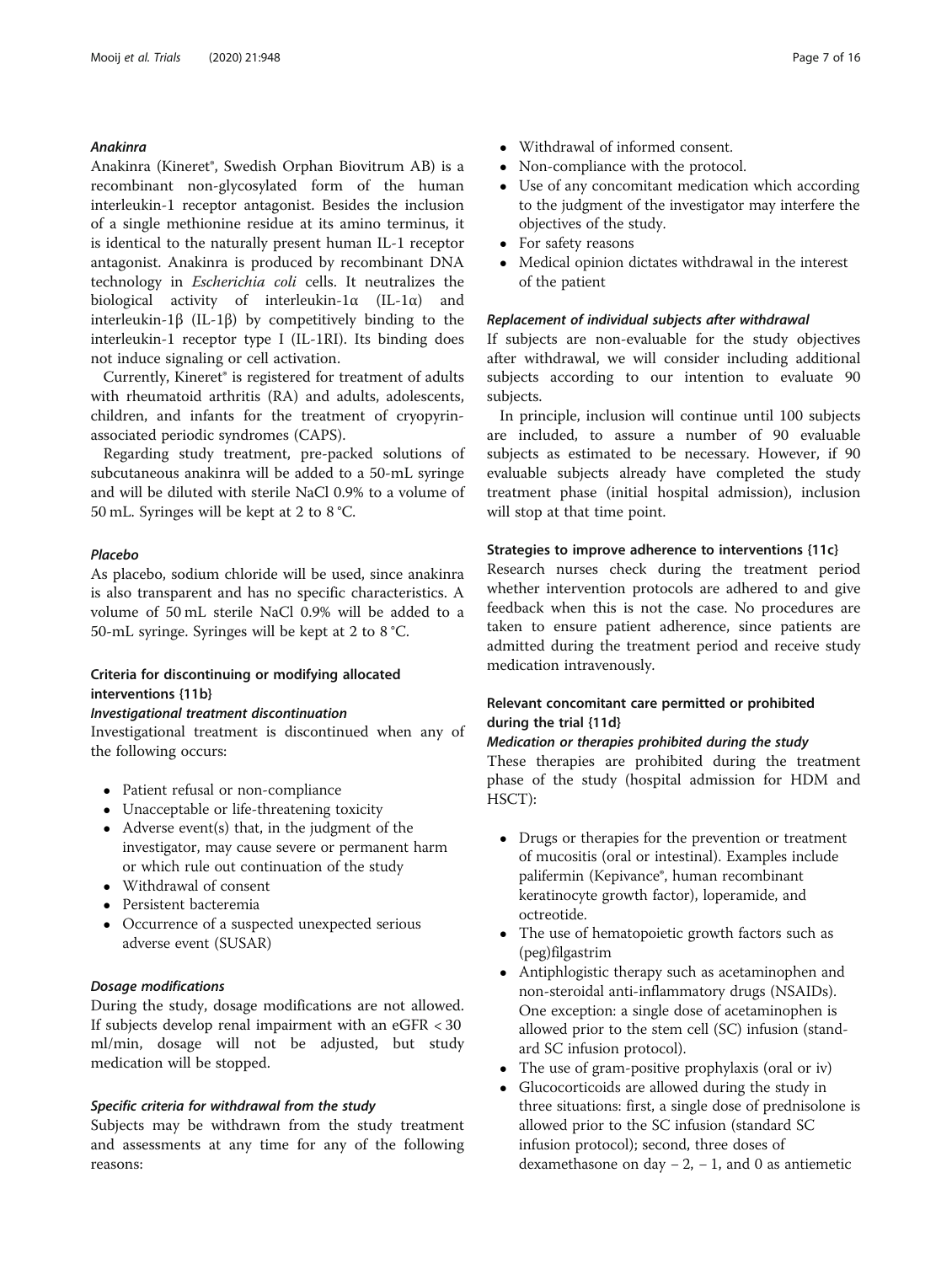(standard protocol); and third, in case of alphastreptococcal syndrome (acute respiratory distress syndrome (ARDS), severe sepsis, or septic shock)

Furthermore, administration of live vaccines will not be allowed throughout the course of the whole study.

#### Allowed medication

Aside from the abovementioned drugs, subjects are allowed to use all the drugs which are prescribed by their treating hematologists.

## Provisions for post-trial care {30} Post-trial care

Standard care is provided after participants have finished the study treatment phase (initial hospital admission).

### Compensation for injury

An insurance has been taken out for the participants in this clinical trial. This insurance covers losses caused by death or injury resulting from participation in the clinical trial, which reveals itself during the participation of the subject in the clinical trial or within 4 years thereafter.

## Outcomes {12}

## Primary endpoint

The primary study endpoint will be the reduction of the incidence of fever during neutropenia. This is defined as a tympanic temperature  $\geq 38.5$  °C and an absolute neutrophil count  $(ANC) < 0.5 \times 10^9/l$ , or expected to fall below  $0.5 \times 10^9$ /l in the next 48 h. All episodes of fever occurring due to blood and blood product transfusions will be excluded.

## Secondary endpoints

Secondary endpoints will be:

- Reduction in incidence of mucositis-related fever
- Maximum CRP level on day  $+9-10$
- Daily mean CRP level
- Intestinal mucositis as measured by (the area-underthe-curve of) citrulline levels
- Clinical mucositis as determined by the daily mouth and gut scores
- Days with fever  $(\geq 38.2 \degree C)$
- Days with fever  $(\geq 38.5 \degree C)$
- Mean daily morning temperature
- Area under the curve of daily morning temperature
- Incidence of bloodstream infections, i.e., bacteremia
- Type of bloodstream infections
- Incidence of persistently positive blood cultures on  $day + 4$
- Quality of life according to the EORTC QLQ-C30
- Severity of fatigue as the score measured by the validated FACIT-Fatigue scale
- Tumor response evaluation (100 days and 1 year)
- Short-term overall survival (100 days and 1 year)
- Length of hospital stay in days
- Use of systemic antimicrobial agents (incidence and duration)
- Use of analgesic drugs (incidence and duration)
- Use of total parenteral nutrition (TPN) (incidence and duration)

It should be noted that bacteremia is defined by any single blood culture-yielding bacteria except for coagulase-negative staphylococci, which require the same strain to be recovered from two separate cultures. This also applies to "persistently positive blood cultures."

## Participant timeline {13}

See Fig. [2.](#page-8-0)

## Sample size {14}

Our assumption is that that the rate of fever during neutropenia will be 80% in the placebo group and 50% in the intervention group.

A number of 45 subjects is required per study arm to detect a 30% reduction (from 80 to 50%) in the incidence of fever during neutropenia, with a two-sided test, an  $\alpha$  of 0.05 and a power of 80%.

At the departments of hematology of the participating centers, a minimum of 40 autologous stem cell transplantations are performed for multiple myeloma each year.

A total of 90 subjects will be included. With an expected accrual rate of 15 subjects per year per center, entry will be completed in about 2 years.

## Recruitment {15}

The study team at each study center will be responsible for identifying potential participants. A study team member will give both oral and written information to potential participants. If eligible and willing to take part, potential participants will be asked to give written informed consent.

## Assignment of interventions: allocation

#### Sequence generation {16a}

Participants who provide written informed consent and fulfill the eligibility criteria will be randomly allocated to either the intervention arm (anakinra) or control arm (placebo) with a 1:1 ratio using computer randomization. Randomization will be stratified by study site. Variable block randomization will be used, with block sizes of 2, 4, and 6. The randomization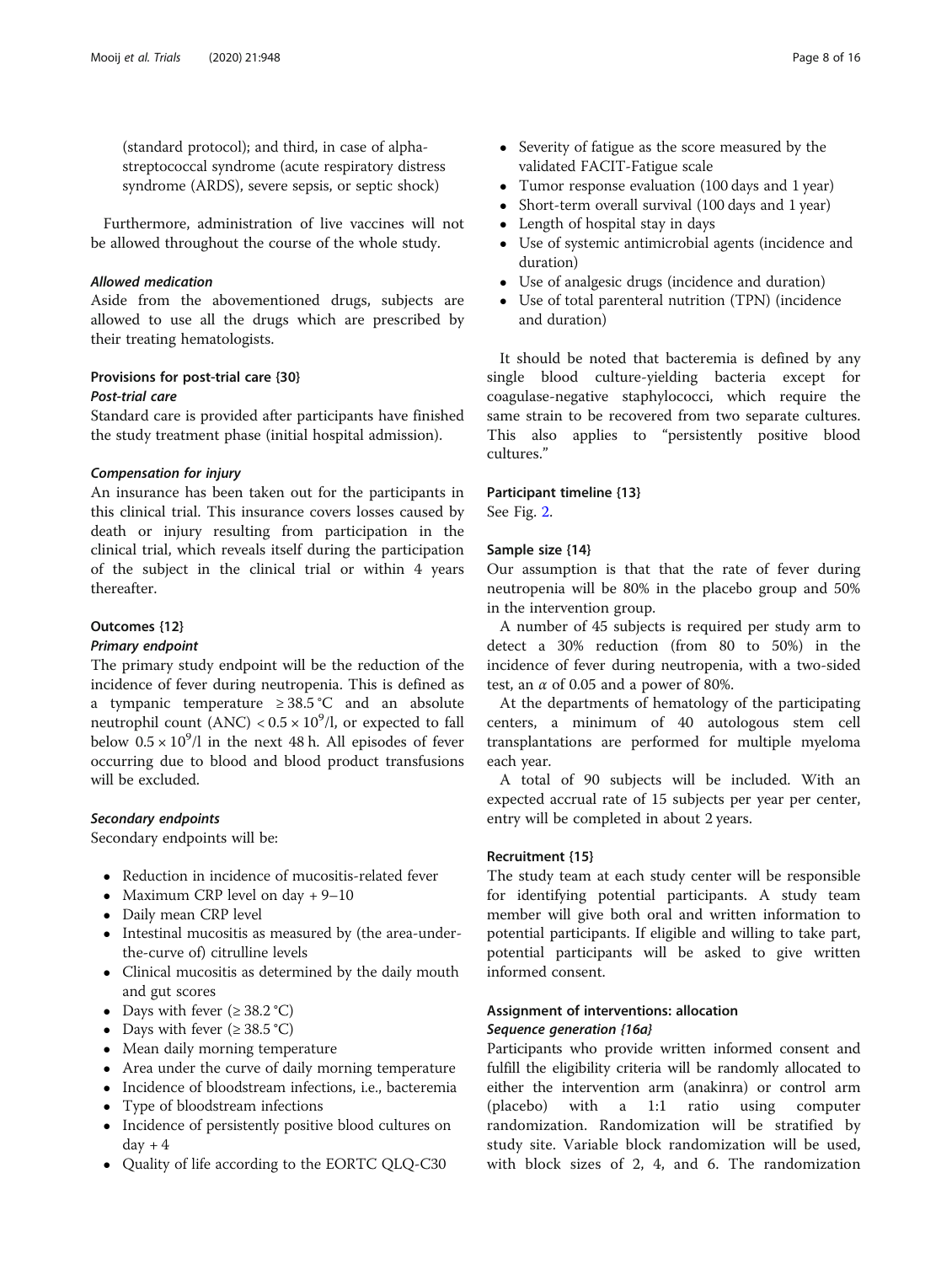<span id="page-8-0"></span>

|                                                  | <b>STUDY PERIOD</b> |                   |                                   |              |             |          |                                    |               |              |  |  |
|--------------------------------------------------|---------------------|-------------------|-----------------------------------|--------------|-------------|----------|------------------------------------|---------------|--------------|--|--|
|                                                  | Enrolment           | <b>Allocation</b> | Post-allocation (hospitalization) |              |             |          |                                    |               | Follow-up    |  |  |
| <b>TIMEPOINT</b>                                 |                     |                   | Day<br>-3                         | Day<br>$-2$  | Day<br>$-1$ | Day<br>0 | Day+1 until<br>discharge           | Day<br>$+100$ | $+1$<br>year |  |  |
| <b>ENROLMENT:</b>                                |                     |                   |                                   |              |             |          |                                    |               |              |  |  |
| <b>Eligibility screen</b>                        | X                   |                   |                                   |              |             |          |                                    |               |              |  |  |
| Informed consent                                 | X                   |                   |                                   |              |             |          |                                    |               |              |  |  |
| <b>Screening cultures</b>                        | X                   |                   |                                   |              |             |          |                                    |               |              |  |  |
| <b>Allocation</b>                                |                     | X                 |                                   |              |             |          |                                    |               |              |  |  |
| <b>INTERVENTIONS:</b>                            |                     |                   |                                   |              |             |          |                                    |               |              |  |  |
| Anakinra                                         |                     |                   |                                   |              |             |          | Until day +12                      |               |              |  |  |
| Placebo                                          |                     |                   |                                   |              |             |          | Until day +12                      |               |              |  |  |
| <b>STANDARD CARE:</b>                            |                     |                   |                                   |              |             |          |                                    |               |              |  |  |
| <b>Hospital admission</b>                        |                     |                   | $\mathsf{x}$                      |              |             |          |                                    |               |              |  |  |
| <b>High-dose melphalan</b>                       |                     |                   |                                   | $\mathsf{x}$ |             |          |                                    |               |              |  |  |
| <b>Stem cell infusion</b>                        |                     |                   |                                   |              |             | X        |                                    |               |              |  |  |
| <b>Laboratory analysis</b>                       |                     |                   | X                                 |              |             |          | <b>Thrice-weekly</b>               |               |              |  |  |
| <b>Surveillance cultures</b>                     |                     |                   | X                                 |              |             |          | <b>Twice-weekly</b>                |               |              |  |  |
| <b>Blood cultures</b>                            |                     |                   | X                                 |              |             |          | Temp.<br>≥38.5°C; twice<br>weekly* |               |              |  |  |
| <b>ASSESSMENTS:</b>                              |                     |                   |                                   |              |             |          |                                    |               |              |  |  |
| <b>Demographics and</b><br>medical history       |                     | X                 |                                   |              |             |          |                                    |               |              |  |  |
| <b>Vital signs</b>                               |                     |                   | X                                 | X            | X           | X        | $\overline{\mathsf{x}}$            |               |              |  |  |
| <b>Additional blood</b><br>samples               |                     |                   | X                                 |              |             |          | Thrice-weekly<br>and day $+9/10$   |               |              |  |  |
| Microbiota                                       |                     |                   | X                                 |              |             |          | Twice-weekly                       |               |              |  |  |
| <b>Study blood cultures</b>                      |                     |                   |                                   |              |             |          | Day+4 up until<br>$Day+12$         |               |              |  |  |
| <b>Mucositis scores (DMS</b><br>$+ M\text{-}DGS$ |                     |                   | X                                 | X            | X           | X        | X                                  |               |              |  |  |
| Documentation use of<br>supportive care          |                     |                   | X                                 |              |             |          | Weekly                             |               |              |  |  |
| <b>Questionnaires</b>                            |                     |                   | Х                                 |              |             |          | Discharge or<br>$day+30$           | X             | X            |  |  |
| Survival rates, tumor<br>response evaluation     |                     |                   |                                   |              |             |          |                                    | X             | X            |  |  |

procedure with treatment allocation will be done by an authorized study team member, using Castor Electronic Data Capture (EDC), a web-based system that also will be used for data entry.

## Concealment mechanism {16b}

The web-based randomization system ensures allocation concealment.

## Implementation {16c}

The allocation sequence generation is imbedded in Castor EDC. Study team members at the Clinical Trials Unit of every study site will enroll participants and randomize them using the web-based randomization system.

## Assignment of interventions: blinding Who will be blinded {17a}

Study team members, healthcare providers, and participants will be blinded to both the randomization schedule and subsequent treatment allocation. The sequence will be concealed at all times throughout the study, except for the hospital trial pharmacies of each investigational site. The supervising central data manager has access to the treatment allocation in Castor EDC, but is not involved in outcome assessment, data analysis, or any other steps that require blinding. Study team members entering data in Castor EDC have not been authorized to see treatment allocation in the webbased system, and therefore remain blinded when entering data. Pharmacy trial assistants and trial pharmacists (who do not take part in the study team) have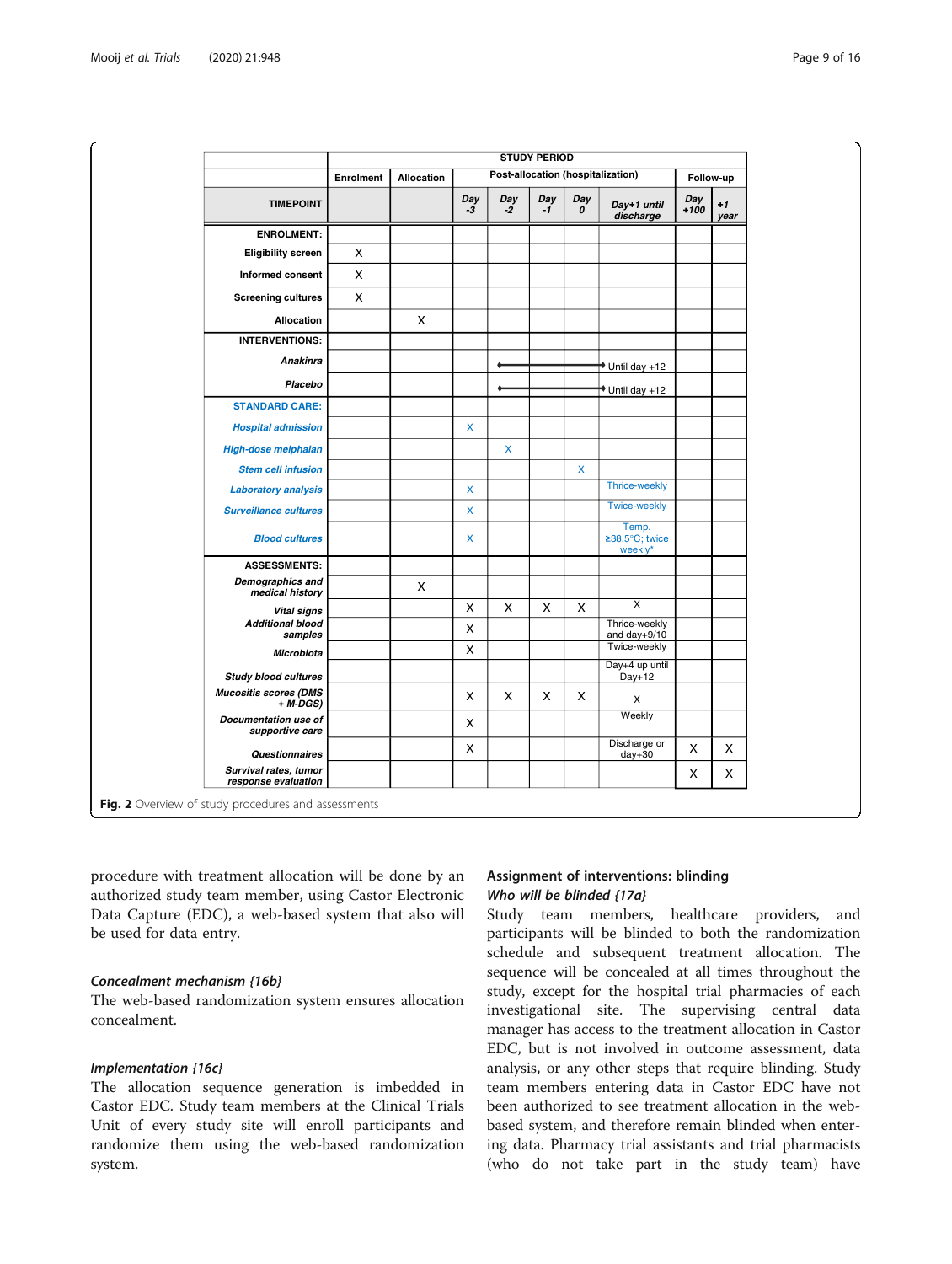authorization to see treatment allocation in Castor EDC, in order to allocate the right treatment to each patient. The trial pharmacies provide study medication using packaging and labeling ensuring blinding of study team members, healthcare providers, and participants.

## Procedure for unblinding if needed {17b}

Study team members and healthcare providers do not have access to the treatment allocation code. The code may be broken only in circumstances when knowledge of the study medication is essential for treating the patient (e.g., SAE, SUSAR), if possible after consulting the principal investigator or subinvestigator. During office hours, unblinding of a participant can be done by contacting the pharmacy trial assistants. Outside office hours, the on-call pharmacist has to be contacted.

## Data collection and management Plans for assessment and collection of outcomes {18a}

## Study procedures and assessments Vital signs and physical examination

According to standard care, systolic and diastolic blood pressure, heart rate, tympanic temperature, and saturation will be checked at baseline and four times daily during hospitalization. Physical examination will be conducted at baseline and daily thereafter during hospitalization.

## Mucositis scores

Mouth and gut scores will be obtained daily during hospitalization, using the daily oral mucositis score (DMS) and modified daily gut score (M-DGS) respectively [\[28](#page-15-0)].

## Laboratory testing

Blood for chemical and hematological analysis will be obtained at baseline and then thrice-weekly during hospitalization. Blood chemistry panel consists of sodium, potassium, magnesium, calcium, urea, creatinine, phosphate, albumin, alkaline phosphatase, direct bilirubin, total bilirubin, gamma-GT, ALAT, ASAT, LDH, and glucose. Hematological panel consists of hemoglobin (Hb), hematocrit (Ht), white blood cell count and differential, and thrombocytes.

### Blood and surveillance cultures

Blood cultures will be drawn daily from day  $+4$  up until day  $+12$ . This will be halted after the occurrence of fever or start of empirical antibiotics (ceftazidime). Additionally, blood cultures will be drawn in the occurrence of fever. Surveillance cultures of mucosal barriers are performed at admission and twice-weekly during hospitalization. Also, an oral and a rectal swab will be obtained at screening.

#### Blood samples for translational studies

During the study, blood samples for translational studies (citrulline, CRP, biomarkers) will be obtained. For this purpose, plasma will be obtained at baseline and then thrice-weekly during hospitalization.

### Microbiota

For the evaluation of the microbiota, stool samples and oral swabs will be collected at day − 3 (day of admission) and twice-weekly during hospitalization.

## Use of supportive care

The use and duration of use of total parenteral nutrition (TPN), opioid analgesics, and antibiotics will be recorded weekly.

#### **Ouestionnaires**

Quality of life and fatigue severity will be assessed at baseline and at day of discharge or day 30 of hospitalization, whichever comes first. Subsequently, these assessments will be done on day  $+100$  and  $+1$ year, for which the questionnaires are sent to patients (digital or to home address). For the assessment of quality of life, the validated EORTC-QLQ C30 question-naire will be used [\[29](#page-15-0)]. For the assessment of fatigue severity, the validated FACIT-F Fatigue questionnaire will be used [\[30\]](#page-15-0).

## Safety measurements:

Apart from (S)AE reporting, non-hematological grade 3–4 side effects will be assessed and reported separately and graded according to the common toxicity criteria (CTCAE version 5.0). As important hematological safety outcome, period to neutrophil recovery will be recorded. Finally, serious infections and opportunistic infections will be recorded.

A tabulated overview of the study activities is given in Fig. [2](#page-8-0).

## Plans to promote participant retention and complete follow-up {18b}

There are no specific measures to promote participant retention. To promote complete follow-up (i.e., questionnaires at day  $+100$  and  $+1$  year), participants are sent a reminder if the questionnaires have not been returned yet after a few weeks.

In case of premature termination of the study, all subjects will undergo safety assessments as planned. All subjects who discontinued treatment will continue to be followed at standard intervals until 1 year after HSCT, or death, conforming to institutional protocol. Therefore, safety assessments of discontinued patients can be included in the analysis.

#### Data management {19}

After inclusion, each participant will receive an individual, site-specific study code. Study data will be collected by site study team members in an electronic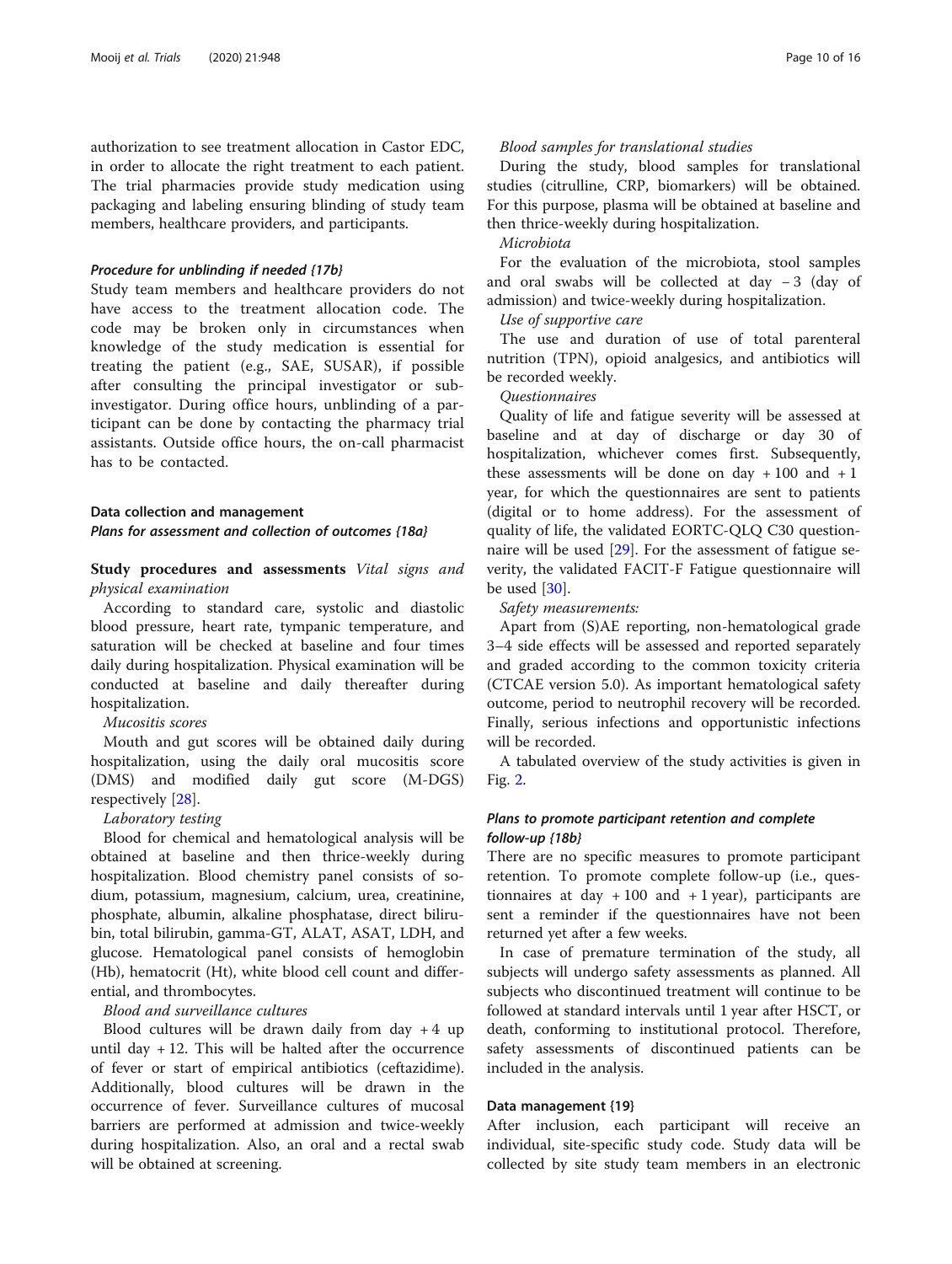case report form (eCRF) designed for the study, using web-based data capture software (Castor EDC©) compliant with GCP requirements.

The central data manager monitors data entry of all sites and ensures that inaccurate or missing data are addressed as soon as possible after detection.

Risk-adjusted monitoring will be performed by personnel independent of the research team and will consist of checking informed consent forms, completeness of eCRFs, and source data verification for a random sample of patients.

Further details on the collection of data are described in a data management plan.

## Confidentiality {27}

All collected data will be kept strictly confidential and will be stored in accordance with the General Data Protection Regulation and Good Clinical Practice (GCP).

## Plans for collection, laboratory evaluation, and storage of biological specimens for genetic or molecular analysis in this trial/future use {33}

No genetic or molecular analysis will be done in this trial.

## Statistical methods

## Statistical methods for primary and secondary outcomes {20a}

Primary efficacy analyses will be performed for both the intention-to-treat (ITT) and per-protocol (PP) populations. The ITT population will consist of all randomized subjects who have been administered at least one dose of study medication. The PP population will exclude all subjects in the ITT population who have taken any interfering concomitant medications or who have been given incorrect study medication (i.e., placebo for anakinra-group or anakinra for placebo-group) during the treatment phase (initial hospital admission) or who have missing data for one or more assessments of the primary outcome.

For the analysis of the primary study parameter, fever during neutropenia, the chi-square test will be used. For the analysis of repeated measurements (e.g., citrulline, mucositis score), mixed models will be used. Continuous variables will be summarized with sample size, mean, standard deviation, and range. Frequency counts and percentage of subjects within each category will be provided for categorical data. Safety will be evaluated by tabulations of AE/SAE and will be presented with descriptive statistics for each treatment group.

A detailed statistical analysis plan will be agreed to before the end of data entry and before the treatment code is broken.

## Interim analyses {21b}

An interim analysis to evaluate safety will be performed after the first 40 subjects have completed study treatment, with at least 30 days follow-up. The study will be terminated prematurely if the interim analysis shows that treatment with the study medication is considered unsafe. The results of the interim analysis will be evaluated by the Data Monitoring Committee (DMC).

The stopping rules for prematurely ending the trial after interim analysis because of safety reasons will be the following:

- More infections due to opportunistic pathogens, e.g., Aspergillus spp., in the experimental group than the control group (difference between experimental and control group > 25%, only when incidence at least 2 in a group)
- More severe infections leading to transfer to the intensive care unit in the experimental group (difference between experimental and control group > 25%, only when incidence at least 2 in a group)
- More severe (CTCAE grade 3–4) non-hematological adverse events in laboratory parameters (e.g., renal impairment or increased liver enzymes) in the experimental group (difference between experimental and control group > 25%, only when incidence at least 4 in a group)
- Higher occurrence of primary graft failure or prolonged neutropenia in the experimental group (neutrophils have not been  $> 0.5 \times 10^9$ /l on one single day, assessed on day  $+21$ , and counting from day 0).

## Methods for additional analyses (e.g., subgroup analyses) {20b}

No subgroup or adjusted analyses have been planned.

## Methods in analysis to handle protocol non-adherence and any statistical methods to handle missing data {20c}

Primary efficacy analyses will be performed for both the intention-to-treat (ITT) and per-protocol (PP) populations. The ITT population will consist of all randomized subjects who have been administered at least one dose of study medication. The PP population will exclude all subjects in the ITT population who have taken any interfering concomitant medications or who have been given incorrect study medication (i.e., placebo for the anakinra group or anakinra for the placebo group) during the treatment phase (initial hospital admission), or who have missing data for one or more assessments of the primary outcome.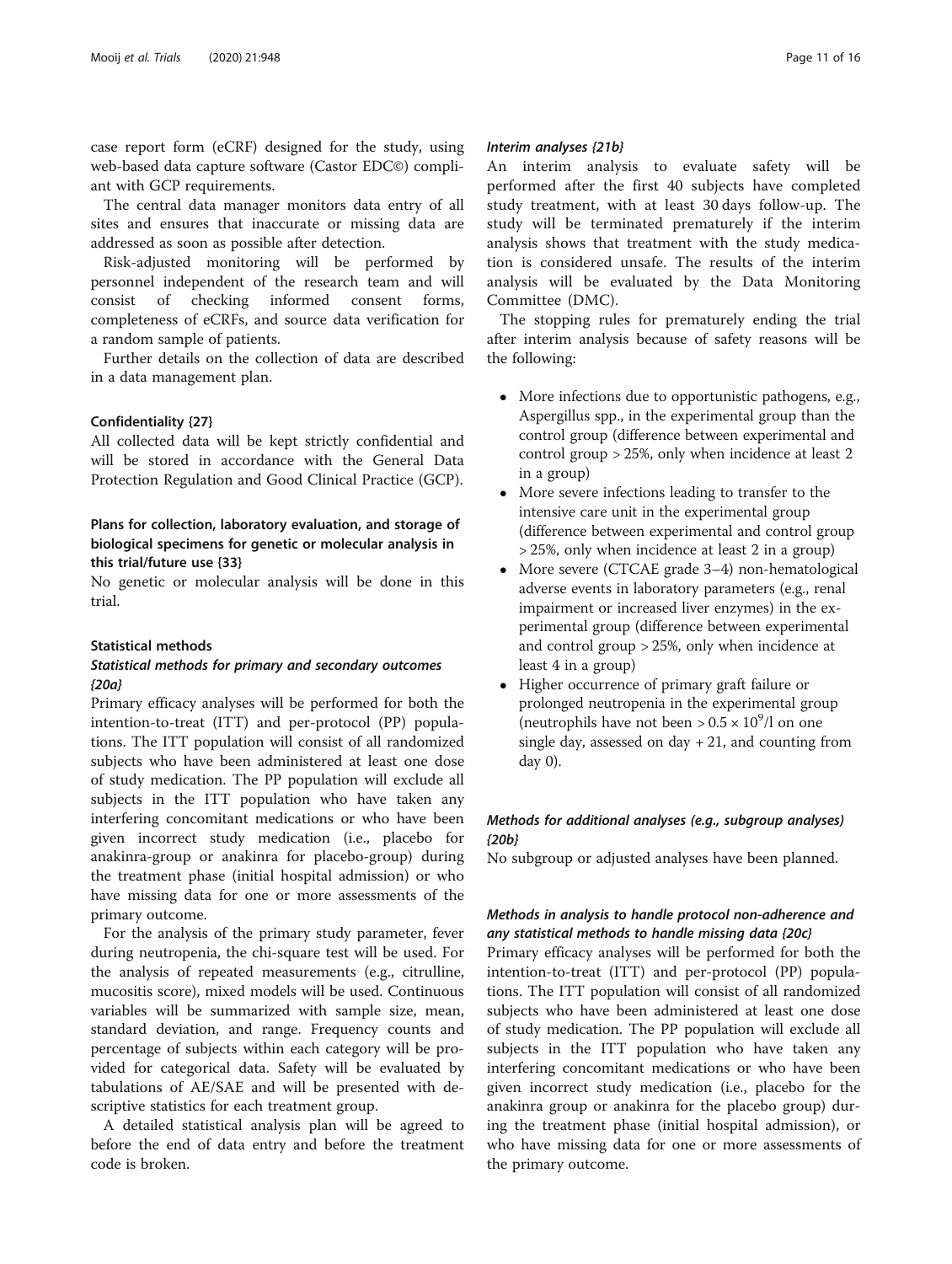## Plans to give access to the full protocol, participant-level data, and statistical code {31c}

Anyone interested in documentation other than presented in this manuscript should contact the corresponding author.

### Oversight and monitoring

## Composition of the coordinating center and trial steering committee {5d}

The coordinating center study team consists of the principal investigator, sub-investigators, statistician and research nurses, and a trial coordinator, data manager, and a central data manager of the Radboud Technology Center Clinical Studies (RTC CS). The coordinating trial steering committee (coordinating TSC), consisting of the principal investigator and three sub-investigators from the Radboudumc, oversees the project and meets every 3 months. The general TSC consists of the coordinating TSC and the principal investigators of the participating centers.

## Composition of the data monitoring committee, its role and reporting structure {21a}

The data monitoring committee (DMC) will oversee trial safety and includes independent members with clinical and methodological expertise. The DMC consists of a hematologist, a medical microbiologist, and a statistician and reports to the TSC. The DMC will advise whether it is safe to continue the study after the interim analysis. Also, the DMC will evaluate every SAE in the first 40 patients. If no severe complications occur, the frequency of SAE evaluation by the DSMB can be reduced. Details on the DMC are given in a separate document: DSMB charter.

### Adverse event reporting and harms {22}

Adverse events Adverse events (AEs) reported spontaneously by the patient or observed by the investigator or his staff will be recorded. Pre-existing relevant conditions will be collected on the medical history CRF. Adverse events will be recorded from day of admission (day − 3) until 30 days following the last dose of the investigational treatment. AEs will be scored according to the NCI Common Terminology Criteria for Adverse Events (CTCAE), version 5.0.

All adverse events have to be recorded, with the exception of the following: a pre-existing condition that does not increase in severity, AEs of CTCAE grades 1 and 2, and abnormal laboratory values that have been recorded as being not clinically significant by the investigator in the source documents.

Serious adverse events (SAE) In the event of an SAE, the investigator may immediately stop treatment if it is considered in the best interest of the patient. In case a serious adverse event related to the study medication occurs, the patient may be withdrawn, unless doing so would harm the patient in the opinion of the investigator.

The investigator will report all SAEs to the sponsor, without undue delay after obtaining knowledge of the events, except for the following SAEs:

- Elective hospitalization for pre-existing conditions that have not been exacerbated by trial treatment
- Hospitalization for protocol therapy administration. Hospitalization or prolonged hospitalization for a complication of therapy administration will be reported as a SAE
- Hospitalization (for a procedure) that was planned prior to study participation (i.e., prior to registration of randomization). This should be recorded in the source documents. Prolonged hospitalization for a complication of such procedures remains a reportable SAE
- Hospitalization for diagnostic investigations (e.g., scans, endoscopy, sampling for laboratory tests, bone marrow sampling) that are not related to an adverse event. Hospitalization or prolonged hospitalization for a complication of such procedures remains a reportable SAE
- Hospitalization for blood or blood product transfusion
- Medical or surgical procedure (e.g., endoscopy, appendectomy); the condition that leads to the procedure is an (S)AE
- Hospitalization or prolonged hospitalization for technical, practical, or social reasons, in absence of AEs
- Clinical events related to the primary cancer progression are not to be reported as SAEs, even if they meet any of the seriousness criteria from the standard SAE definition, unless the event is more severe than expected and therefore the investigator considers that their clinical significance deserves reporting
- Relapse/progression of the disease under study; death or complications as a result of disease progression remain reportable SAEs.

SAEs must be reported to the sponsor within 24 h after the event was known to the investigator, in a report containing the following information on NCI-CTCAE grade, start date, seriousness criterium, causality with study treatment, action taken with regard to study treatment, and associated treatment. After sending the SAE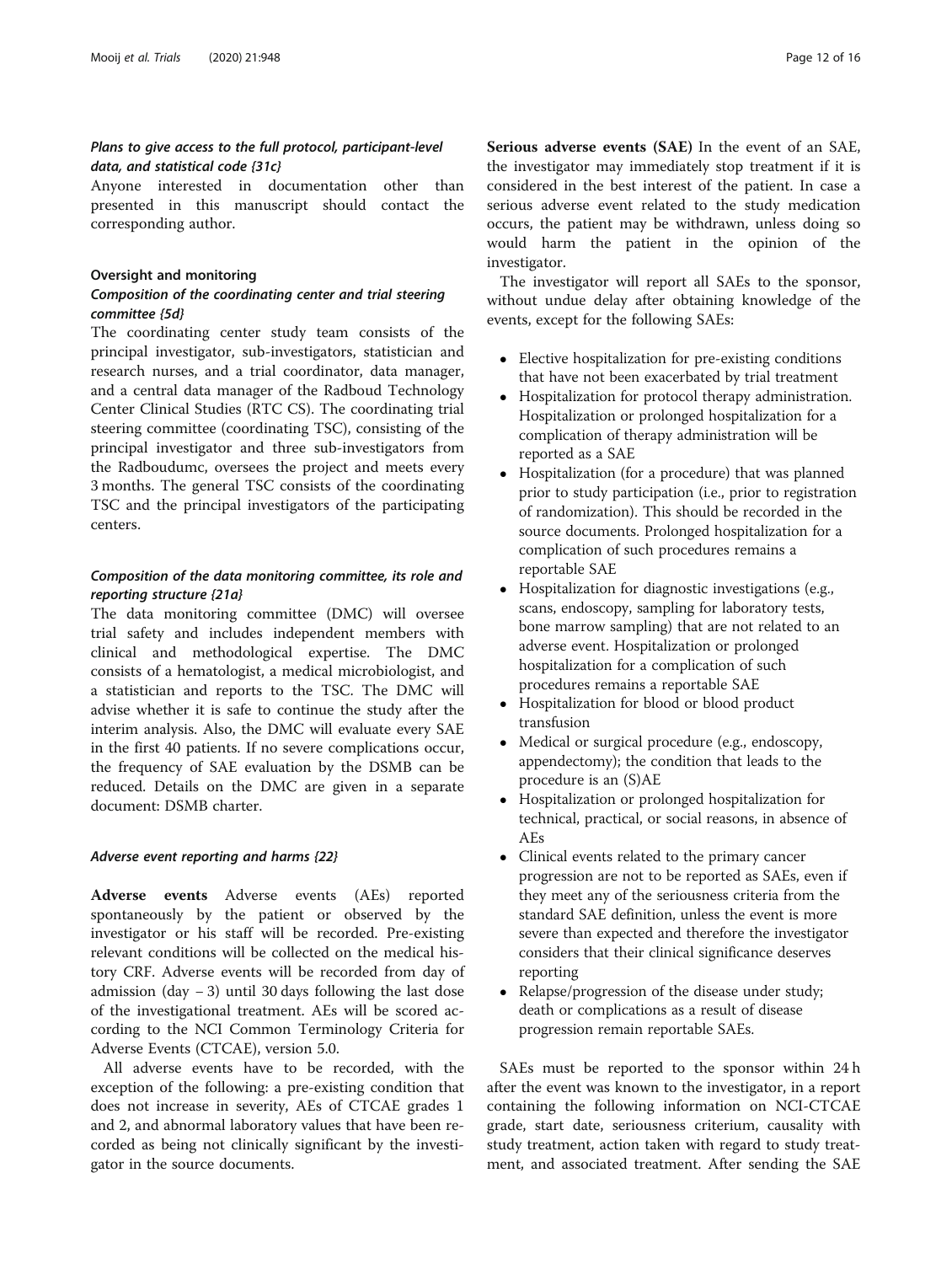form, it should also be recorded on the AE form of the  $\triangle$ CRF

The sponsor will report the SAEs to the relevant regulatory bodies (the METC that approved the protocol), within 7 days of first knowledge for SAEs that result in death or are life threatening followed by a period of maximum of 8 days to complete the initial preliminary report. All other SAEs will be reported within a period of maximum 15 days after the sponsor has first knowledge of the serious adverse events.

SAEs will be reported from day of admission (day  $-3$ ) until 30 days following the last dose of the investigational treatment. SAEs occurring after 30 days should also be reported if considered at least possibly related to the investigational medicinal product by the investigator.

Suspected unexpected serious adverse reactions (SUSARs) Adverse reactions are all untoward and unintended responses to an investigational product related to any dose administered.

Unexpected adverse reactions are SUSARs if the following three conditions are met:

- 1 The event must be serious
- 2 There must be a certain degree of probability that the event is a harmful and an undesirable reaction to the medicinal product under investigation, regardless of the administered dose;
- 3 The adverse reaction must be unexpected, that is to say, the nature and severity of the adverse reaction are not in agreement with the product information as recorded in:
	- Summary of product characteristics (SPC) for an authorized medicinal product;
	- Investigator's Brochure for an unauthorized medicinal product.

The coordinating PI of the study reviews every reported SAE and decides if it is a SUSAR or not. The sponsor will report expedited the following SUSARs to the METC:

- SUSARs that have arisen in the clinical trial performed according to this protocol that was assessed by the METC;
- SUSARs that have arisen in other clinical trials with the same medicinal product and that could have consequences for the safety of the subjects involved in the clinical trial that was assessed by the METC.
- The remaining SUSARs (from other clinical trials with the same product) that have no consequences for the safety of the subjects will be reported to the METC, if they are made available by the

pharmaceutical company. This will be reported as a line-listing together with the safety report.

The expedited reporting will occur not later than 15 days after the sponsor has first knowledge of the adverse reactions. For fatal or life-threatening cases, the term will be maximal 7 days for a preliminary report with another 8 days for completion of the report.

Annual safety report In addition to the expedited reporting of SUSARs, the sponsor will submit, once a year throughout the clinical trial, a safety report to the accredited METC and competent authority according to the guidelines of the METC.

Follow-up of adverse events All AEs will be followed until they have abated, or until a stable situation has been reached. Depending on the event, follow-up may require additional tests or medical procedures as indicated, and/or referral to the general physician or a medical specialist.

Follow-up information on SAEs should be reported monthly until recovery or until a stable situation has been reached. The final outcome of the SAE should be reported on a final SAE report.

## Frequency and plans for auditing trial conduct {23}

The trial office monitors aspects of the study on an ongoing basis as described, for example in the data management paragraph. The trial, including all participating centers, is monitored and audited by a certified monitor from the RTC CS Nijmegen, which is independent from the department of hematology and study team. Details on monitoring are given in a separate document: monitoring plan.

## Plans for communicating important protocol amendments to relevant parties (e.g., trial participants, ethical committees) {25}

All substantial amendments will be discussed within the TSC and all principal investigators and will be notified to the METC, competent authority, DMC, and relevant trial registries and journals. Also, trial participants will be informed on important protocol modifications if personally relevant for them (e.g., change of study procedures during study participation).

### Dissemination plans {31a}

Research results will be disseminated to all stakeholders, including clinicians, scientists, and patients. This will be done through publications in peer-reviewed journals, presentations at (inter)national conferences and symposia, and the participation in (inter)national expert networks such as HOVON (Hemato-Oncology for Adults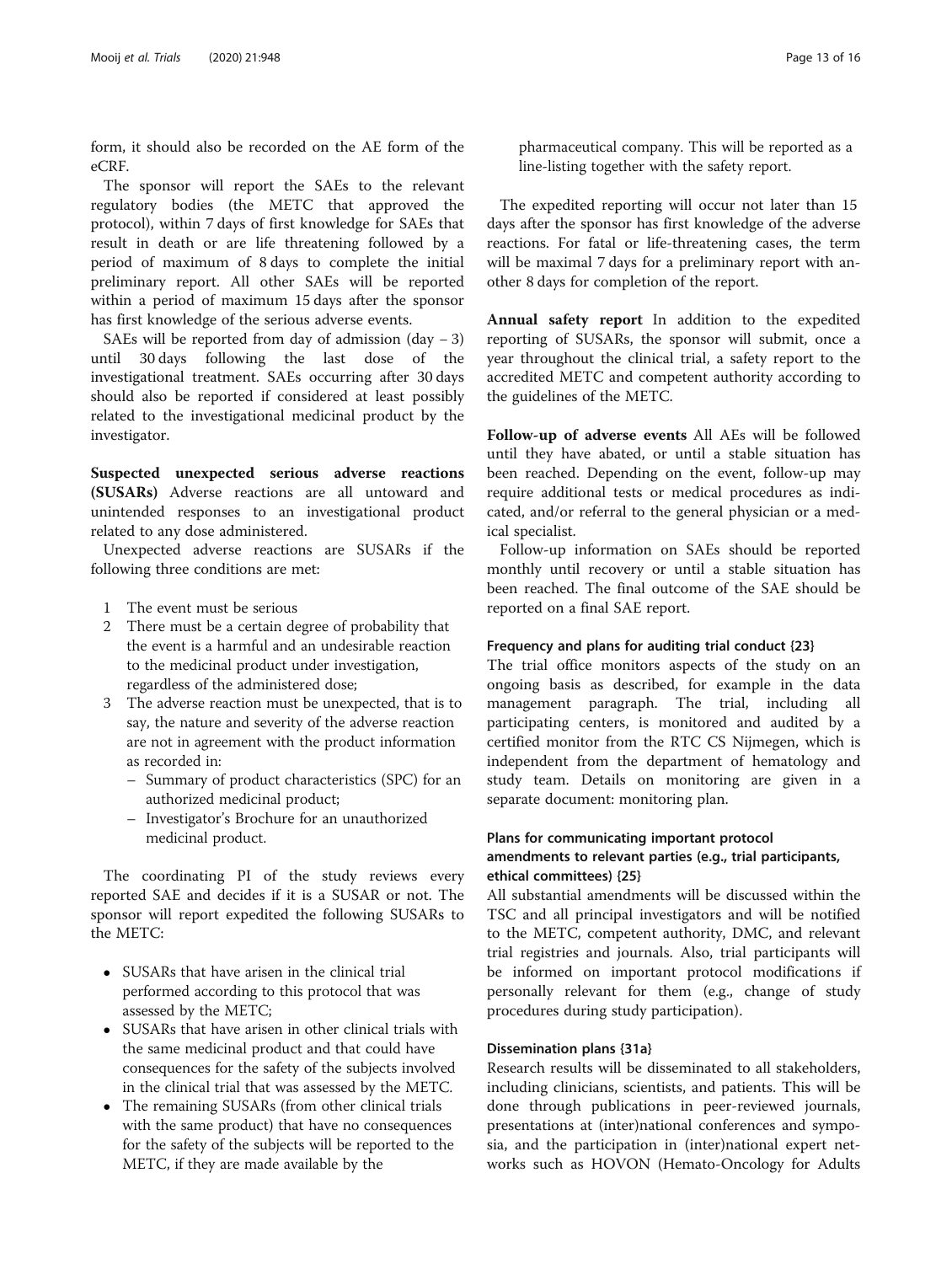in the Netherlands; Dutch: Hemato-Oncologie voor Volwassenen Nederland) and MASCC (Multinational Association for Supportive Care in Cancer). Patients will be informed via Hematon, the Dutch patient organization for patients with hemato-oncological disorders. Furthermore, project information and results will be available for patients via websites [\(www.kanker.nl\)](http://www.kanker.nl) and through public information presented by the funding body DCS.

## **Discussion**

Fever during neutropenia, infections, and mucositis remain frequently occurring and important complications in the treatment of patients with intensive chemotherapy and HSCT. Nevertheless, there is an unmet need for the prevention and management of these inflammatory complications. Animal studies have shown that inhibition of IL-1 may be an effective strategy in reducing mucositis and related inflammatory complications. This study will be the first randomized placebo-controlled trial to evaluate the effect of inhibition of IL-1 using anakinra in the management of fever during neutropenia and mucositis, specifically in patients with multiple myeloma, treated with high-dose melphalan and HSCT.

If proven effective in reducing the incidence of FN and related inflammatory complications, it is expected that, consequently, the use of antimicrobial agents can be reduced. This is particularly important considering the threat posed by increasing antimicrobial resistance and the negative impact of intestinal dysbiosis on survival of HSCT recipients.

Several comments can be made regarding theoretical risks of the use of IL-1 inhibition in this patient population. However, we believe that these can be sufficiently refuted by evidence available from literature.

The most serious risk associated with anakinra is an increase in the incidence of infections (reported incidence approximately 2%). These usually consist of bacterial infections, and most infections concerned pneumonia and cellulitis. IL-1β plays an important role in the host defense against bacteria and fungi. Also, it provides partial protection against infections with intracellular bacteria, such as Salmonella, Listeria, and Mycobacterium tuberculosis  $[31-34]$  $[31-34]$  $[31-34]$ . However, virtually no increase in the rate of opportunistic infections has been observed in clinical studies and clinical practice [[35,](#page-15-0) [36\]](#page-15-0).

Furthermore, neutropenia is observed as a side effect of anakinra in approximately 2% of patients [\[37\]](#page-15-0). Even so, patients in this study will inevitably develop neutropenia because of their treatment with intensive chemotherapy which requires a HSCT. Concerns might therefore arise regarding an impact of anakinra on stem cell engraftment. However, in previous studies in HSCT recipients, anakinra at high doses (up to 3200 mg/day) did not prolong

neutropenia [\[38](#page-15-0)] and time to neutrophil recovery was similar in anakinra-treated and placebo-treated groups [\[39\]](#page-15-0).

Finally, concerns may arise regarding the effect of IL-1 inhibition on the effect of anti-myeloma therapy.

IL-1 is involved in the pathogenesis of multiple myeloma: it stimulates the development and progression of multiple myeloma [\[40](#page-15-0)–[44\]](#page-15-0). Anakinra has been studied in patients with premalignant stages of multiple myeloma [monoclonal gammopathy of undetermined significance (MGUS) and smoldering multiple myeloma (SMM)], in which it was shown to be both safe and effective [\[45](#page-15-0), [46](#page-15-0)]. Therefore, treatment with anakinra is not expected to have a negative effect on anti-myeloma therapy.

In conclusion, this study will show whether treatment with IL-1 is effective in the management of fever during neutropenia and mucositis in this vulnerable patient population. Furthermore, this study will give more insight in the pathophysiology of mucosal barrier injury. If treatment proves to be effective, this well be an important step forward in the management of patients at risk for these disabling complications.

### Trial status

Protocol version 1.1, 29-05-2019

Radboudumc: recruiting (start: 23-09-2019)

Amsterdam UMC and UMCG: not yet recruiting (study in preparation)

Approximate date when recruitment will be completed: 23-09-2022

#### Abbreviations

AE: Adverse event; ALAT: Alanine aminotransferase; ANC: Absolute neutrophil count; ARDS: Acute respiratory distress syndrome; ASAT: Aspartate aminotransferase; CAPS: Cryopyrin-associated periodic syndromes; CPE: Carbapenemase-producing Enterobacteriaceae; CRP: C-reactive protein; CVC: Central venous catheter; DCS: Dutch Cancer Society; DMC: Data monitoring committee; DMS: Daily oral mucositis score; eCRF: Electronic case report form; EDC: Electronic Data Capture; EORTC-QLQ: European Organization for Research and Treatment of Cancer – Quality of Life Questionnaire; EudraCT: European drug regulatory affairs Clinical Trials; FACI T: Functional Assessment of Chronic Illness Therapy; FN: Fever during neutropenia; GCP: Good Clinical Practice; GI: Gastrointestinal; HDM: Highdose melphalan; HOVON: Hemato-Oncology for Adults in the Netherlands (Dutch: Hemato-Oncologie voor Volwassenen Nederland); HSCT: Hematopoietic Stem Cell Transplantation; IL-1: Interleukin-1; IL-1RA: Interleukin-1 receptor antagonist; IL-1RI: Interleukin-1 receptor type I; ITT: Intention to treat; LDH: Lactate dehydrogenase; MAMP: Microbeassociated molecular pattern; MASCC: Multinational Association for Supportive Care in Cancer; MBI: Mucosal barrier injury; M-DG: Modified Daily Gut Score; METC: Medical research ethics committee (MREC) [Dutch: Medisch Ethische Toetsing Commissie (METC)]; MGUS: Monoclonal gammopathy of undetermined significance; NaCl: Sodium chloride; NSAIDs: Non-steroidal anti-inflammatory drugs; MRSA: Methicillin-resistant Staphylococcus aureus; PP: Per protocol; RA: Rheumatoid arthritis; RTC CS: Radboud Technology Center Clinical Studies; SC: Stem cell; SAE: Serious adverse event; SMM: Smoldering multiple myeloma; SPC: Summary of product characteristics; SUSAR: Suspected unexpected serious adverse event; TPN: Total parenteral nutrition; TSC: Trial steering committee; ULN: Upper limit of normal; VRE: Vancomycin-resistant enterococci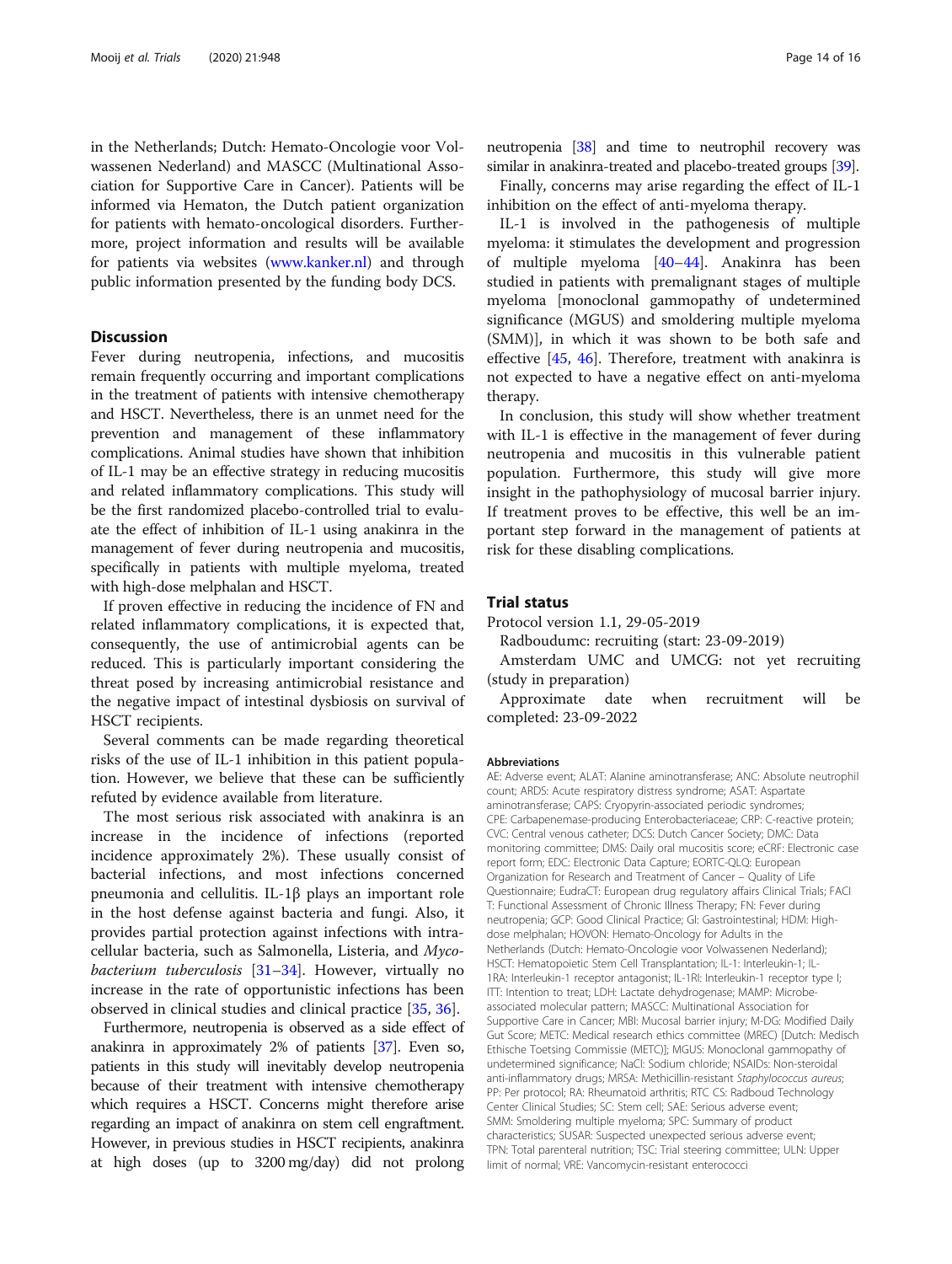#### <span id="page-14-0"></span>Acknowledgements

Not applicable.

#### Authors' contributions {31b}

NB initiated and participated in the design of the study, obtained funding for the study, and will coordinate and supervise the study and data collection. WvdV and CdM participated in obtaining funding for the study. WvdV initiated and participated in the design of the study and will coordinate and supervise the study and data collection. CdM participated in the design of the study, will recruit patients, and is responsible for data collection and analysis and for drafting the manuscript. LvG will recruit patients and will participate in data analysis. TdH participated in the design of the study as a statistician and will perform statistical analysis. BB and MB participated in the design of the study, will supervise patient recruitment in the Amsterdam UMC and UMCG, respectively, and will participate in data analysis. All authors revised the draft manuscript and read and approved the final manuscript.

#### Competing interests {28}

The authors declare that they have no competing interests.

#### Funding {4}

This study is supported by funding from the Dutch Cancer Society (DCS; Dutch: KWF Kankerbestrijding). The funding body has no role in the study design, data collection, data analysis, data interpretation, writing the report, or decision to submit the report for publication.

#### Availability of data and materials {29}

Data may be available for collaborators on request.

## Consent for publication {32}

Consent for publications is not applicable, since no identifying images or other personal details of participants are presented. Informed consent materials are available from the corresponding author.

#### Ethics approval and consent to participate {24}

This study has been granted ethics approval from the Medical Ethical Review Committee of the Radboud University Medical Center Nijmegen (registration number 2018-5046).

Written informed consent will be obtained from all participants. Participants have the right to withdraw from the study at any time and for any reason, and all participants are made aware that withdrawal will not affect their routine care.

#### Author details

<sup>1</sup>Radboud Institute of Health Sciences, Department of Hematology, Radboud University Medical Center, PO Box 9101, 6500, HB, Nijmegen, the Netherlands. <sup>2</sup>Department for Health Evidence, Radboud University Medical Center, Nijmegen, the Netherlands. <sup>3</sup>Department of Hematology, Amsterdam UMC, Amsterdam, the Netherlands. <sup>4</sup> Department of Hematology, University Medical Center Groningen, Groningen, the Netherlands.

### Received: 31 July 2020 Accepted: 28 October 2020 Published online: 23 November 2020

#### References

- 1. Slavin MA, Grigg AP, Schwarer AP, Szer J, Spencer A, Sainani A, et al. A randomized comparison of empiric or pre-emptive antibiotic therapy after hematopoietic stem cell transplantation. Bone Marrow Transplant. 2007; 40(2):157–63.
- 2. van der Velden WJ, Blijlevens NM, Feuth T, Donnelly JP. Febrile mucositis in haematopoietic SCT recipients. Bone Marrow Transplant. 2009;43(1):55–60.
- 3. Blijlevens NM, Donnelly JP, de Pauw BE. Prospective evaluation of gut mucosal barrier injury following various myeloablative regimens for haematopoietic stem cell transplant. Bone Marrow Transplant. 2005;35(7): 707–11.
- 4. Blijlevens NM, Donnelly JP, DePauw BE. Inflammatory response to mucosal barrier injury after myeloablative therapy in allogeneic stem cell transplant recipients. Bone Marrow Transplant. 2005;36(8):703–7.
- 5. Blijlevens NM, Logan RM, Netea MG. The changing face of febrile neutropenia-from monotherapy to moulds to mucositis. Mucositis: from

febrile neutropenia to febrile mucositis. J Antimicrob Chemother. 2009; 63(Suppl 1):i36–40.

- 6. Herbers AH, Blijlevens NM, Donnelly JP, de Witte TJ. Bacteraemia coincides with low citrulline concentrations after high-dose melphalan in autologous HSCT recipients. Bone Marrow Transplant. 2008;42(5):345–9.
- 7. Herbers AH, de Haan AF, van der Velden WJ, Donnelly JP, Blijlevens NM. Mucositis not neutropenia determines bacteremia among hematopoietic stem cell transplant recipients. Transpl Infect Dis. 2014;16(2):279–85.
- 8. van der Velden WJ, Herbers AH, Netea MG, Blijlevens NM. Mucosal barrier injury, fever and infection in neutropenic patients with cancer: introducing the paradigm febrile mucositis. Br J Haematol. 2014;167(4):441–52.
- 9. Spielberger R, Stiff P, Bensinger W, Gentile T, Weisdorf D, Kewalramani T, et al. Palifermin for oral mucositis after intensive therapy for hematologic cancers. N Engl J Med. 2004;351(25):2590–8.
- 10. Elting LS, Shih YC, Stiff PJ, Bensinger W, Cantor SB, Cooksley C, et al. Economic impact of palifermin on the costs of hospitalization for autologous hematopoietic stem-cell transplant: analysis of phase 3 trial results. Biol Blood Marrow Transplant. 2007;13(7):806–13.
- 11. van der Velden WJ, Herbers AH, Feuth T, Schaap NP, Donnelly JP, Blijlevens NM. Intestinal damage determines the inflammatory response and early complications in patients receiving conditioning for a stem cell transplantation. PLoS One. 2010;5(12):e15156.
- 12. van Vliet MJ, Tissing WJ, Dun CA, Meessen NE, Kamps WA, de Bont ES, et al. Chemotherapy treatment in pediatric patients with acute myeloid leukemia receiving antimicrobial prophylaxis leads to a relative increase of colonization with potentially pathogenic bacteria in the gut. Clin Infect Dis. 2009;49(2):262–70.
- 13. Taur Y, Jenq RR, Perales MA, Littmann ER, Morjaria S, Ling L, et al. The effects of intestinal tract bacterial diversity on mortality following allogeneic hematopoietic stem cell transplantation. Blood. 2014;124(7):1174–82.
- 14. Holler E, Butzhammer P, Schmid K, Hundsrucker C, Koestler J, Peter K, et al. Metagenomic analysis of the stool microbiome in patients receiving allogeneic stem cell transplantation: loss of diversity is associated with use of systemic antibiotics and more pronounced in gastrointestinal graftversus-host disease. Biol Blood Marrow Transplant. 2014;20(5):640–5.
- 15. Blijlevens N, de Chateau M, Krivan G, Rabitsch W, Szomor A, Pytlik R, et al. In a high-dose melphalan setting, palifermin compared with placebo had no effect on oral mucositis or related patient's burden. Bone Marrow Transplant. 2013;48(7):966–71.
- 16. Herbers AH, van der Velden WJ, de Haan AF, Donnelly JP, Blijlevens NM. Impact of palifermin on intestinal mucositis of HSCT recipients after BEAM. Bone Marrow Transplant. 2014;49(1):8–10.
- 17. Moreau P, Attal M, Facon T. Frontline therapy of multiple myeloma. Blood. 2015;125(20):3076–84.
- 18. Richardson PG, Laubach JP, Munshi NC, Anderson KC. Early or delayed transplantation for multiple myeloma in the era of novel therapy: does one size fit all? Hematol Am Soc Hematol Educ Program. 2014;2014(1):255–61.
- 19. Gay F, Cavallo F, Palumbo A. The role of pre-transplant induction regimens and autologous stem cell transplantation in the era of novel targeted agents. Drugs. 2015;75(4):367–75.
- 20. Attal M. ASH 57th Annual Meeting oral Abstract 391: autologous transplantation for multiple myeloma in the era of new drugs: a phase III study of the Intergroupe francophone Du Myelome (IFM/DFCI 2009 trial); 2015.
- 21. de Mooij CEM, Netea MG, van der Velden WJFM, Blijlevens NMA. Targeting the interleukin-1 pathway in patients with hematological disorders. Blood. 2017;129(24):3155–64.
- 22. Kanarek N, Grivennikov SI, Leshets M, Lasry A, Alkalay I, Horwitz E, et al. Critical role for IL-1beta in DNA damage-induced mucositis. Proc Natl Acad Sci U S A. 2014;111(6):E702–11.
- 23. Al-Sadi RM, Ma TY. IL-1beta causes an increase in intestinal epithelial tight junction permeability. J Immunol. 2007;178(7):4641–9.
- 24. Wang X, Gao J, Qian L, Gao J, Zhu S, Wu M, et al. Exogenous IL-1Ra attenuates intestinal mucositis induced by oxaliplatin and 5-fluorouracil through suppression of p53-dependent apoptosis. Anti-Cancer Drugs. 2015; 26(1):35–45.
- 25. Wang X, Zhu S, Qian L, Gao J, Wu M, Gao J, et al. IL-1Ra selectively protects intestinal crypt epithelial cells, but not tumor cells, from chemotoxicity via p53-mediated upregulation of p21(WAF1) and p27(KIP1.). Pharmacol Res. 2014;82:21–33.
- 26. Wu ZQ, Han XD, Wang Y, Yuan KL, Jin ZM, Di JZ, et al. Interleukin-1 receptor antagonist reduced apoptosis and attenuated intestinal mucositis in a 5-